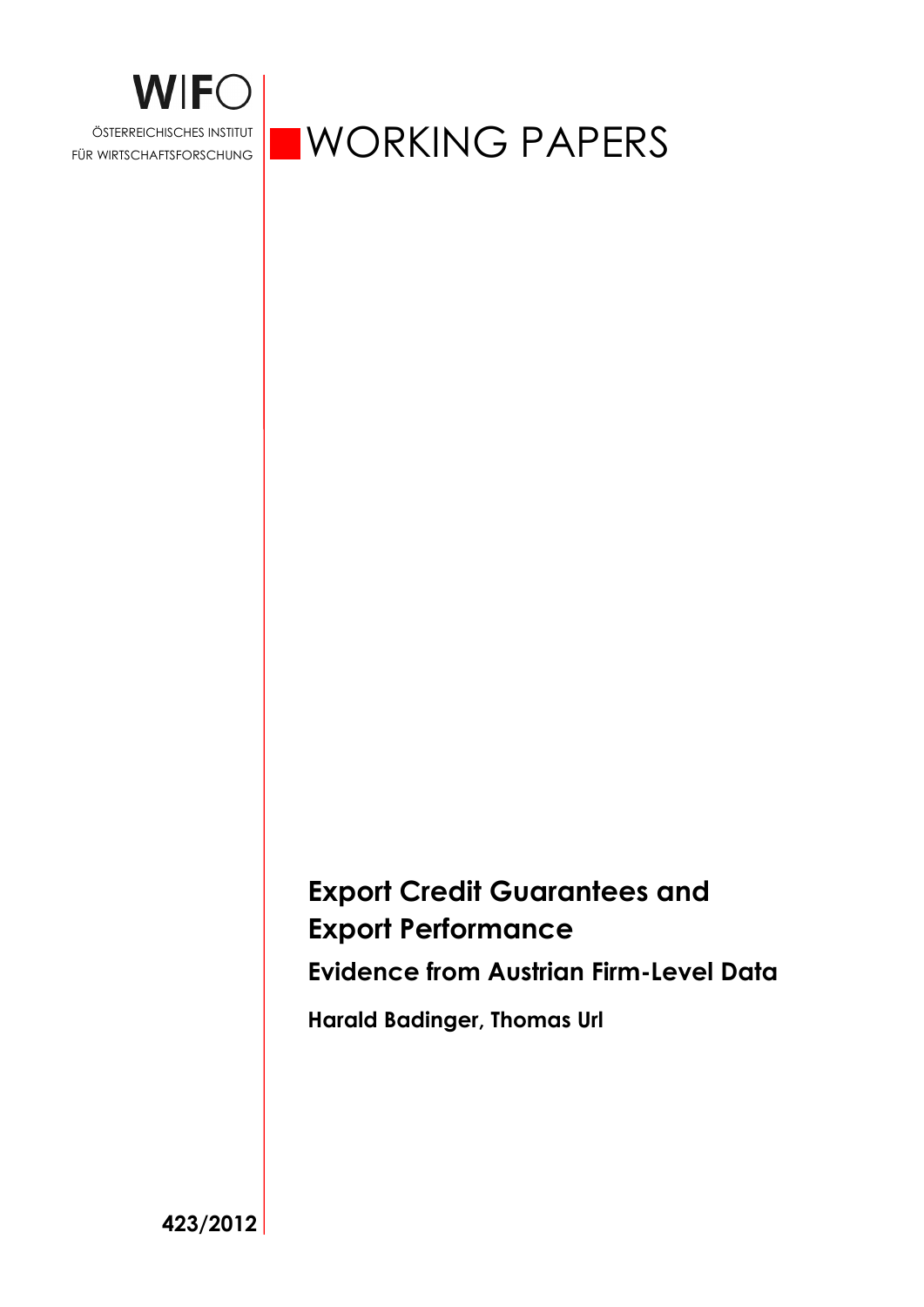

ÖSTERREICHISCHES INSTITUT FÜR WIRTSCHAFTSFORSCHUNG<br>AUSTRIAN INSTITUTE OF ECONOMIC RESEARCH

# **Export Credit Guarantees and Export Performance Evidence from Austrian Firm-Level Data**

# **Harald Badinger, Thomas Url**

WIFO Working Papers, No. 423 March 2012

## **Abstract**

This paper provides an economic assessment of export credit guarantee commitments by the Austrian export credit agency, using firm-level data on a cross-section of 178 Austrian exporting firms for the year 2008. In a first step, we estimate the relative importance of various determinants of export guarantee usage. Results suggest that the most crucial determinants are: firm size, whether or not the firm is part of a multinational enterprise, exposure to revenue risk, and R&D intensity. In a second step, we investigate the effects of export guarantees on export performance. Identification is achieved by using as instruments the exogenous determinants of export guarantee usage identified in the first step. We find that there are economically and statistically significant effects of export credit guarantee usage on firmspecific export performance ranging from some 80 to 100 percent compared with the control group of non-users.

E-mail addresses: Harald.Badinger@wifo.ac.at, Thomas.Url@wifo.ac.at 2012/048/W/0

© 2012 Österreichisches Institut für Wirtschaftsforschung

Medieninhaber (Verleger), Hersteller: Österreichisches Institut für Wirtschaftsforschung • 1030 Wien, Arsenal, Objekt 20 • Tel. (43 1) 798 26 01-0 • Fax (43 1) 798 93 86 • http://www.wifo.ac.at/ • Verlags- und Herstellungsort: Wien Die Working Papers geben nicht notwendigerweise die Meinung des WIFO wieder Kostenloser Download: http://www.wifo.ac.at/wwa/pubid/43814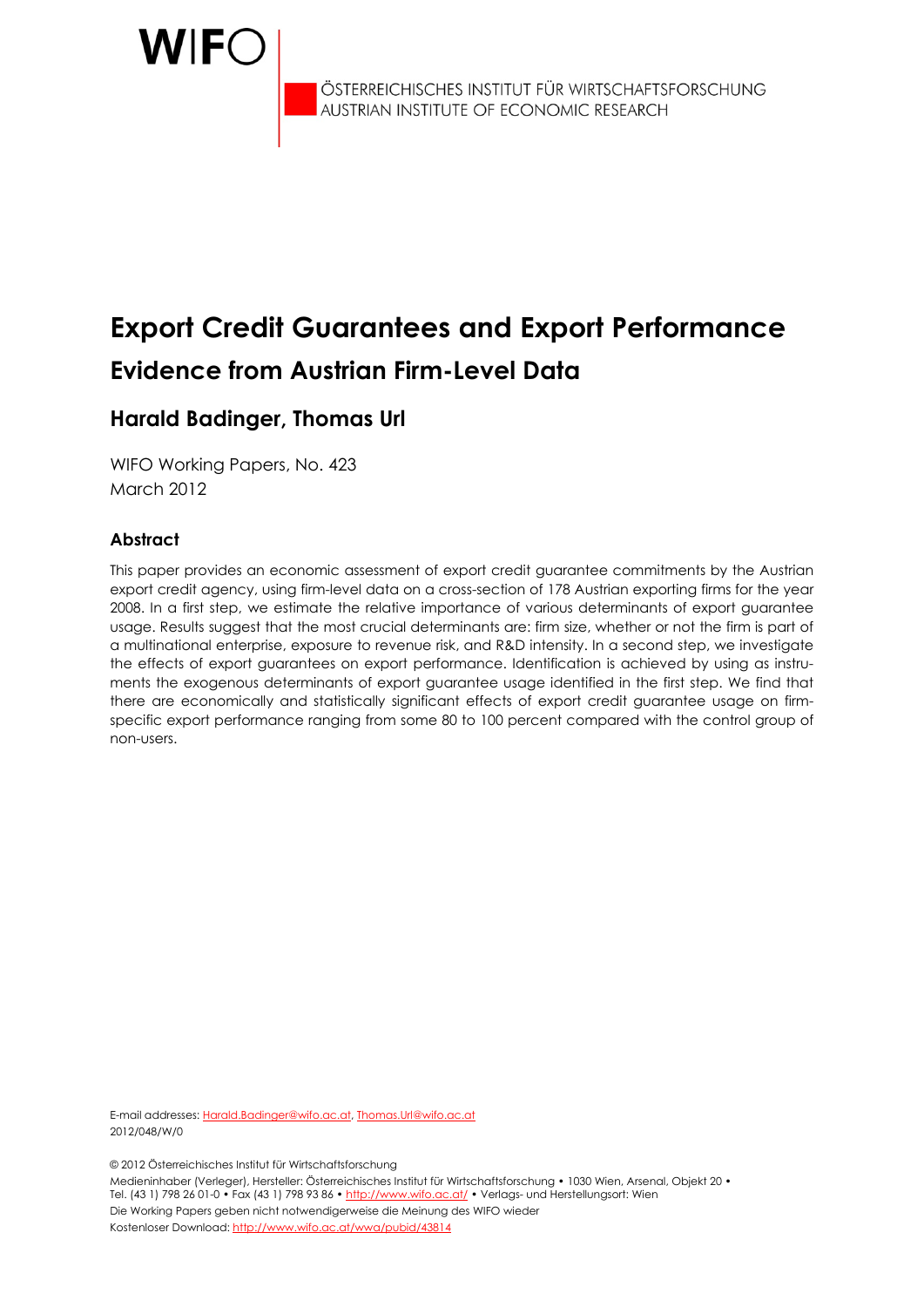# **Export Credit Guarantees and Export Performance: Evidence from Austrian Firm-Level Data**

Harald Badinger Department of Economics, WU Vienna, Augasse 2-6, A-1090 Vienna, and Austrian Institute of Economic Research (WIFO) Tel.: +43 1 31336 - 4138, Fax: +43 1 31336 - 758 E-mail: [harald.badinger@wu-wien.ac.at](mailto:harald.badinger@wu-wien.ac.at)

Thomas Url Austrian Institute of Economic Research (WIFO), Arsenal, Objekt 20, A-1030 Vienna E-mail: [thomas.url@wifo.ac.at](mailto:thomas.url@wifo.ac.at)

#### March 2012

**Abstract:** This paper provides an economic assessment of export credit guarantee commitments by the Austrian export credit agency, using firm-level data on a cross-section of 178 Austrian exporting firms for the year 2008. In a first step, we estimate the relative importance of various determinants of export guarantee usage. Results suggest that the most crucial determinants are: firm size, whether or not the firm is part of a multinational enterprise, exposure to revenue risk, and R&D intensity. In a second step, we investigate the effects of export guarantees on export performance. Identification is achieved by using as instruments the exogenous determinants of export guarantee usage identified in the first step. We find that there are economically and statistically significant effects of export credit guarantee usage on firm-specific export performance ranging from some 80 to 100 percent compared with the control group of non-users.

**Keywords:** Exports, public export credit guarantees **JEL No:** F13, H81, C21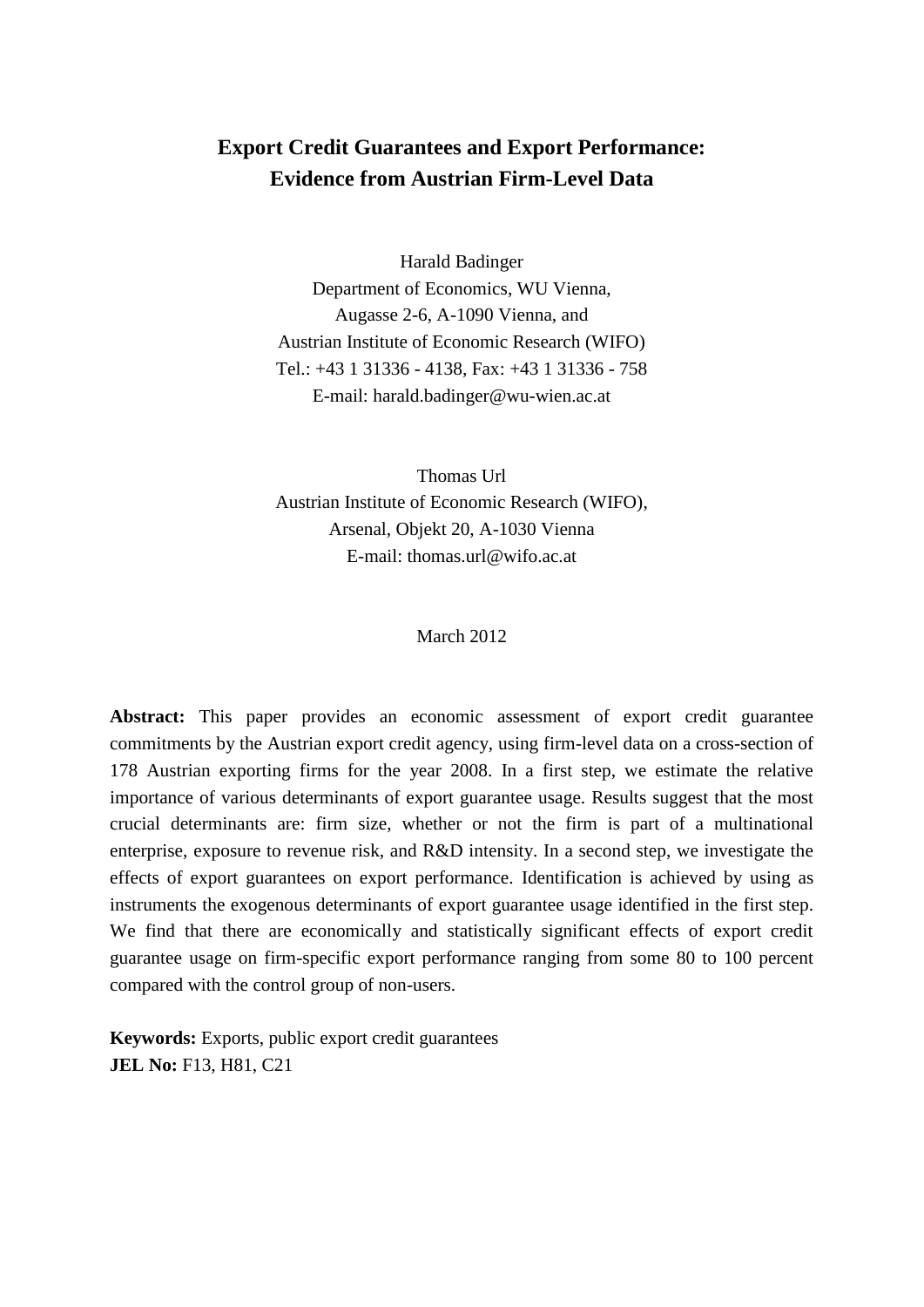## **I. Introduction**

Public export credit guarantees are an important instrument in financing international trade. While their provision is nowadays highly restricted by international agreements and European economic law, they are still an important policy tool to mitigate the negative trade effects of financial constraints due to market failures such as asymmetric information. The use of export credit guarantees has surged recently as a result of the financial and economic crisis and its detrimental effects on international trade. New commitments by export credit agencies expanded between 30 and 50 percent up to mid-2009, increasing the share of covered world trade from 8 percent in 2008 towards 9 percent by mid-2009 (OECD, 2009; Asmundson et al., 2011).

The increased use of export credit guarantees raises the question of their effectiveness as a tool for promoting international competitiveness and exports. This question has become increasingly relevant in light of the current discussion about reducing global and euro area imbalances. In particular, successful models of export credit guarantees already in place might serve as role models, and provide one means (among others) for countries struggling to reduce their current account deficits.

While there is some evidence on the negative effects of financial constraints on international trade, the role of public export guarantees in supporting export activity is not well researched. Moser et al. (2008) use a dynamic macro-panel for German export flows, disaggregated by receiving country, to estimate the effect of the German programme, while Egger and Url (2006) analyze a static macro-panel, with Austrian export flows disaggregated by receiving country and kind of activity. Both studies find that political risk has a detrimental effect on international trade. Furthermore, export credit guarantees lead to a more than proportional increase in exports, i.e., guaranteed exports create follow-up deliveries without cover by an export credit agency.

To the best of our knowledge this paper is the first one to provide firm-level evidence on the trade effect of public export credit guarantees. In particular, we present evidence on i) the determinants of firms' use of export credit guarantees provided by the Austrian export credit agency (Oesterreichische Kontrollbank AG), and ii) the effects of Austrian export credit guarantees on firms' exports. We use a new data set of 178 Austrian firms from year 2008, which is particularly well suited to our subject. First, the data set enables us to exclude intrafirm trade, for which export guarantees have been shown to be more or less irrelevant (Chauffour and Farole, 2009). Thus we can focus on extra-firm trade, where information asymmetries are potentially important. Second, the sample is mainly made up of small and medium-sized enterprises, where the effects of financial constraints are expected to be most severe, and where export guarantees can be expected to play a strong role (Chauffour and Farole, 2009). Based on information about various firm characteristics, we provide – in a first stage – an assessment of the determinants of the firms' export guarantee usage. In a second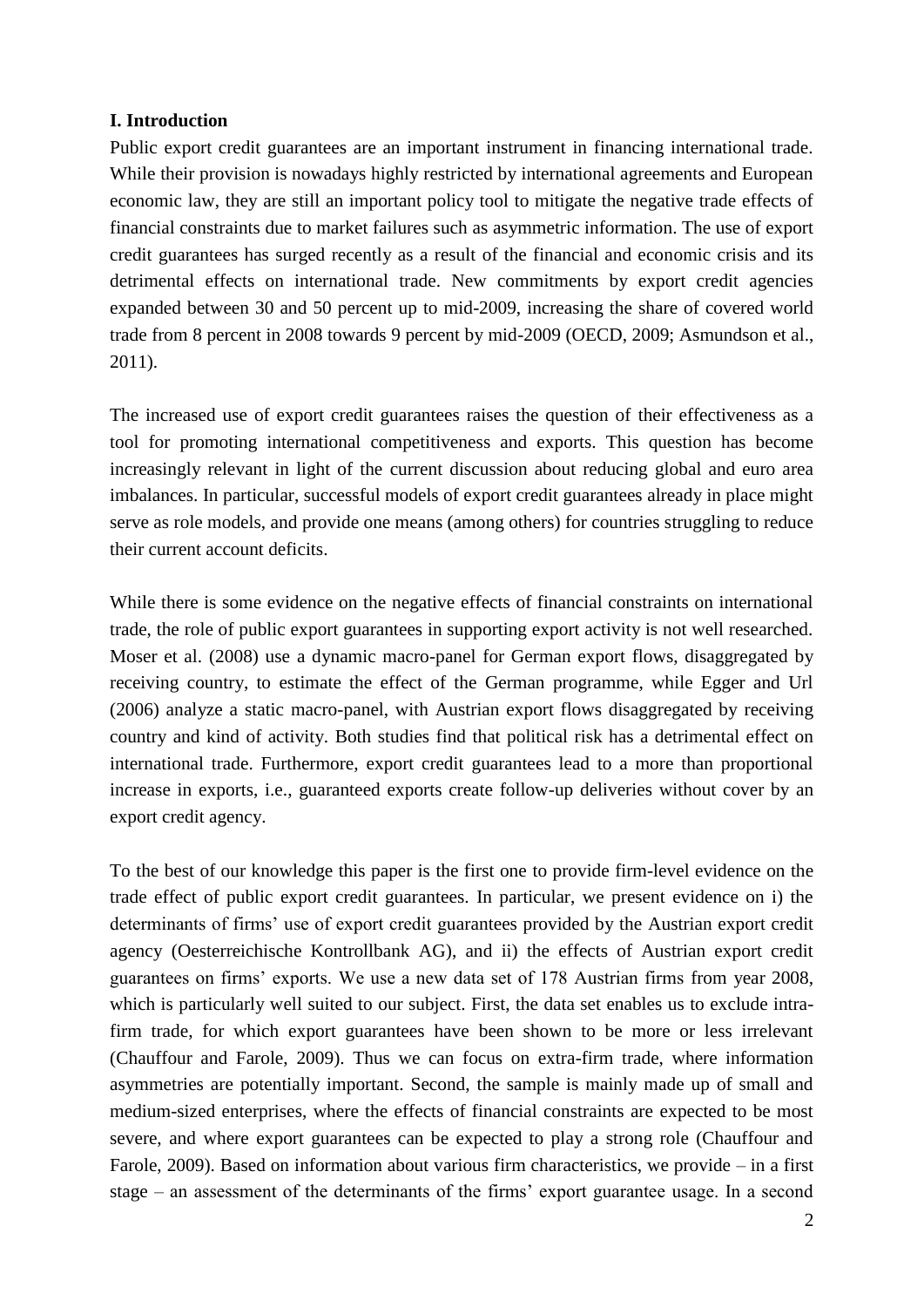stage, we estimate the effect of export credit guarantees on (extra-firm) trade exports. To address endogeneity concerns due to reverse causality – for a given firm size, a high export level increases the likelihood of export guarantees usage – we estimate the trade effects by two-stage least squares, using as instruments the (exogenous) determinants of export guarantees identified in the first stage.

We find that large firms with a high risk exposure and high R&D intensity are more likely to make use of public export credit guarantees. On the other hand, being part of a multinational enterprise (MNE) reduces the incentive to use them, suggesting that international integration of firms is also a means of reducing information asymmetries. Moreover, we find a sizeable, economically and statistically significant effect of export credit guarantees on extra-firm exports, ranging from some 80 to 100 percent.

The remainder of the paper is organized as follows. Section II provides a survey of the recent literature on export guarantees, financial constraints, and international trade in light of the recent financial and economic crisis. Section III presents the data and some stylized facts on the use of export credit guarantees provided by the Austrian export credit agency (Oesterreichische Kontrollbank AG). Section IV motivates and sets up the empirical models regarding i) the determinants of export guarantee usage, and ii) the trade effects of export guarantees, and presents the estimation results. Section V summarizes the results and concludes.

# **II. Export Guarantees, Financial Constraints, and Exports: A Brief Survey of the Literature**

## *1. Modes of Trade Finance*

Cash payments are rare in international transactions. Various financial instruments have emerged as substitutes for the lack of face-to-face cash transactions between suppliers and customers in international trade. Trade finance usually assumes the form of open account finance, which covered between 38 and 45 percent of global merchandise trade in 2008 (Asmundson et al., 2011). In this case the exporter directly extends credit to the importer and thus bears the credit risk and the burden to provide liquidity to the counterparty.

Alternatively, exporters may resort to cash-in-advance payment by the foreign customer, thereby shifting the risk of delivery to the importer who then faces the task of providing the liquidity for the transaction. According to estimates by the International Monetary Fund, cashin-advance arrangements covered around one fifth of global merchandise trade in 2008 (Asmundson et al., 2011).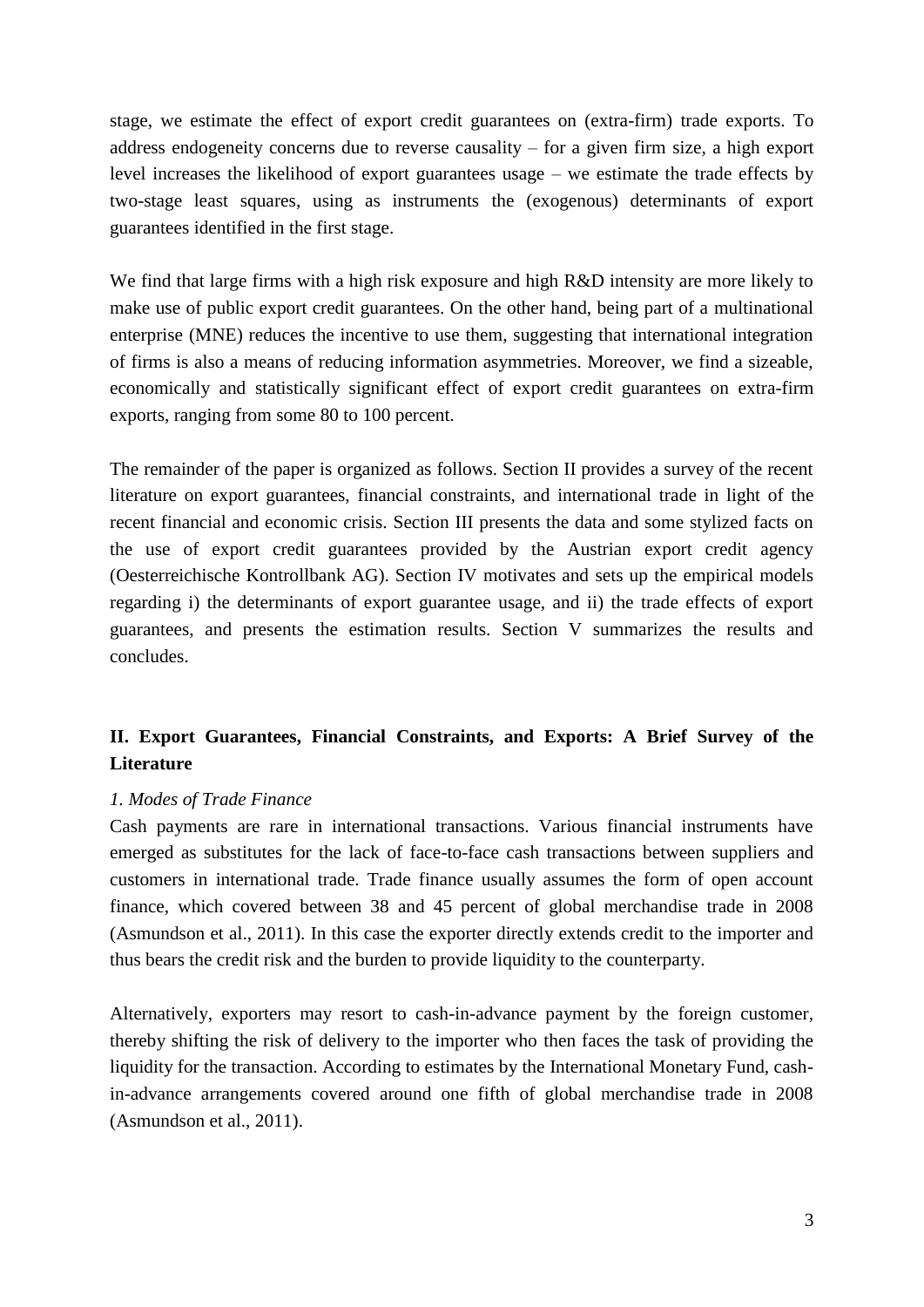Finally, firms may use bank-intermediated trade finance rather than directly offering credit. A common instrument is the guarantee of a bank for payment after delivery of the goods (letter of credit). Alternatively, banks may provide liquidity before, during, and after the shipment of the product. A service widely used by exporters is supply chain financing or factoring, where the bank provides the working capital to the exporter and purchases the accounts receivable resulting from the trade at a discount. Banks also provide non-banking services, like export credit insurance, book-keeping, and handling trading and delivery documents. Bankintermediated trade finance covered another 35 to 40 percent of global merchandise trade in 2008 (Asmundson et al., 2011).

### *2. Trade Finance During Periods of Economic Crises*

During the fourth quarter of 2008 international trade contracted sharply. This gave rise to several public policy interventions to bolster trade finance. The rapid policy response, driven by concerns about the spread of the growing liquidity crunch in the money market towards the provision of inter-firm trade credit, led to a G20 agreement on a package at their April 2009 meeting in London (G20, 2009) to ensure sufficient additional capacity for trade finance to support \$250 billion of trade over the 2009-2010 period.

Rapidly growing country and counterparty risks had previously been seen in financial crises in the late 1990s and early 2000s. At those times local banks in Thailand, Korea, Pakistan, Argentina, and other emerging countries faced opaque and intertwined liquidity and solvency problems that resulted in a substantial loss of credibility. International banks reportedly refused to confirm or underwrite letters of credit opened by local banks because of a general reduction in country credit ratings by rating agencies (Ferri et al., 1999) and a simultaneous loss of confidence in the respective local banking systems. At the same time trade volumes declined substantially (Auboin and Meier-Ewert, 2003).

Amiti and Weinstein (2009) argue that exports are more sensitive to financial frictions than domestic sales because a larger portion of export sales is on open account. Based on this evidence, Ahn et al. (2011) find that during 2008 US exports declined more steeply in sectors with greater financial dependence. Feenstra et al. (2011) and Manova et al. (2011) also find that the financial crisis had a sizeable negative impact on Chinese exports.

Cross border trade credit is more risky compared to conventional loans for physical investment or for buying working capital because there are additional macro-level risks, e.g., exchange rate fluctuations, political risks, and counterparty risks resulting from difficulties in gathering information about the trading partner and enforcing repayment in a foreign jurisdiction. This friction is even more pronounced during a financial crisis as the credibility of commitments by the foreign trading partners and banks is eroded by increased levels of asymmetric information. A recent World Bank study reports substantially higher costs, and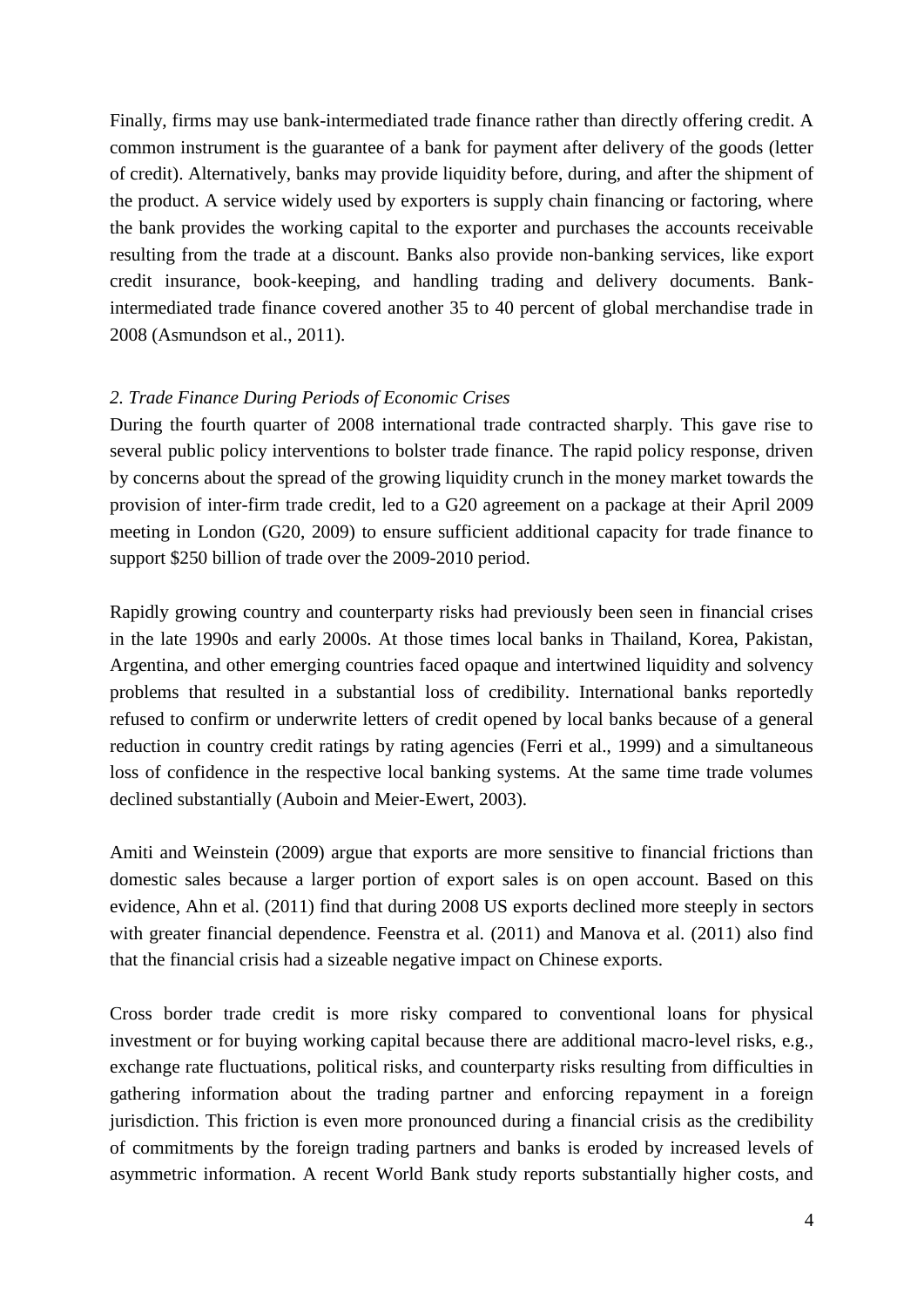even a lack of trade finance, after the onset of the financial crisis in the second half of 2008, in particular for small and medium-sized exporters located in emerging markets (Chauffour and Farole, 2009).

## *3. The Role of Public Export Credit Guarantees*

Public export credit guarantees are a policy instrument used to alleviate trade frictions arising from difficulties in financing export flows. Due to the possibility of hidden export subsidies, the provision of public export credit guarantees is highly restricted by international agreements (Knaepen, 1998) and EU law (EU Council Directive 98/29/EC). Exporters can get insurance against the consequences of non-payment of their receivables only if they face nonmarketable risks, i.e., risks are restricted to higher-risk export markets, comprising essentially emerging and developing countries, and for open account terms with payment periods of more than two years.

Usually, guarantees by export credit agencies are fully backed by the government. Public guarantees are provided either directly, by public entities, or indirectly, by a private bank or an insurance company on behalf of the government. Export credit guarantees are most relevant for open account transactions as the risk of payment by the foreign importer lies fully with the exporting firm, but they also cover the risk for banks resulting from the issuance of letters of credit. Asmundson et al. (2011) estimate that in 2008 around 18 to 25 percent of outstanding open account transactions (around 8 percent of total world trade) were covered by export credit guarantees.. The protection against losses from non-payment is subject to insurance premiums that are supposed to cover the expected loss of the credit agency. Under the perfect market assumptions, higher risk will be reflected in a higher premium for export credit insurance. Yet under asymmetric information, the effect of increased premiums on the composition of the insurance pool is similar to the effect of higher interest rates on the composition of debtors in the credit portfolio of a bank: a higher interest rate crowds out good risks (Stiglitz and Weiss, 1981). Export credit insurers thus will start to refuse to underwrite those risks thought to be particularly prone to losses rather than increasing insurance premiums (Rothschild and Stiglitz, 1976).

Public export credit agencies may overcome this quantity restriction by providing export credit guarantees, thereby promoting trade that might otherwise not occur due to lack of financing. An OECD (2009) survey among the 31 participants in the arrangement on officially guaranteed export credits shows that new commitments expanded between 30 and 50 percent during the financial crisis. As a consequence, the share of world trade covered by public export credit guarantees increased from 8 percent in 2008 to 9 percent in 2009.<sup>1</sup>

<u>.</u>

<sup>&</sup>lt;sup>1</sup> OECD (2009) and Asmundson et al. (2011) provide a detailed list of expansionary steps by export credit agencies during the financial crisis.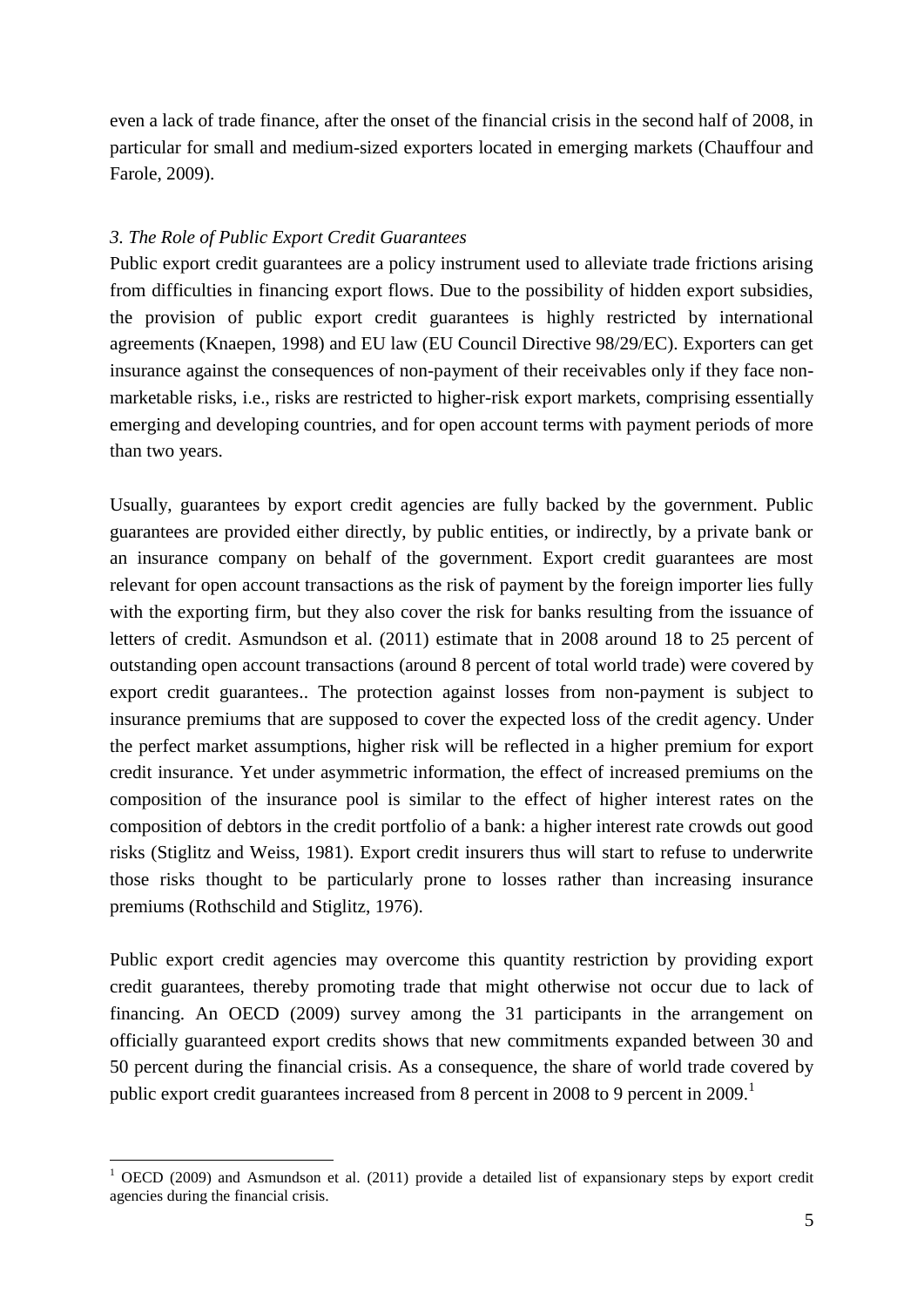Theories of trade credit motivate their existence as a mechanism for easing access to finance for credit-constrained buyers. For example, sellers may have informational advantages over banks in assessing the risk of default by the buyer (Smith, 1987; Brennan et al., 1988). The seller may also have better access to the collateral and better ability to convert it into money (Petersen and Rajan, 1997) or sellers may use receivables as collateral for bank credit and thus simultaneously improve access to finance for both the seller and the buyer (Burkart and Ellingsen, 2004). For a sample of Belgian firms, Deloof and Overfelt (2011) suggest that trade credit was a tool for channelling funds from firms with close banking ties to other firms during the pre-World War I period. Love et al. (2007) provide evidence that bank credit was substituted by trade credit during the 1997 Asian financial market crisis.

Besides purely financial reasoning, the provision of trade credit allows firms to add features to their products' characteristics, which may help to secure long-term trading relations with customers by providing financial services; moreover, it also facilitates price discrimination between customers (Giannetti et al., 2011). Trade credit may also be used to reduce the seller's inventory holding costs by providing the buyer with a subsidy (Daripa and Nilsen, 2011). Finally, trade credit provides a credible signal of high quality products and services because the buyer has the opportunity to delay payment until a successful verification or a resale is accomplished (Lee and Stowe, 1993). Based on a sample of 56 large buyers, Klapper et al. (2011) find evidence in favor of the warranty motive.

### *4. Trade Effects of Export Credit Guarantees*

Regarding their effects on international trade, export credit guarantees can be informally thought of as a reduction in both fixed and variable trade costs, which would imply an increase both at the extensive and the intensive margins of international trade in standard new trade theory models with heterogeneous firms (Melitz, 2003).

Recent work (Manova, 2008) explicitly introduces credit constraints into the Melitz (2003) type heterogeneous firms model, thereby creating an interaction between firm heterogeneity and financial constraints. This interaction reinforces the selection of only the most productive firms into export activities. For technological reasons, exporters in this model have to finance different shares of their export costs externally, and firms vary with respect to the amount of tangible capital they can put forward as collateral. This differentiation depends upon the kind of activity. Furthermore, better developed domestic financial markets mitigate restrictions on external finance as they make the enforcement of financial contracts easier. The model predicts that the productivity cut-off varies over countries according to the development of the domestic financial sector and across industries according to their need for external finance and their ability to pledge tangible capital as collateral.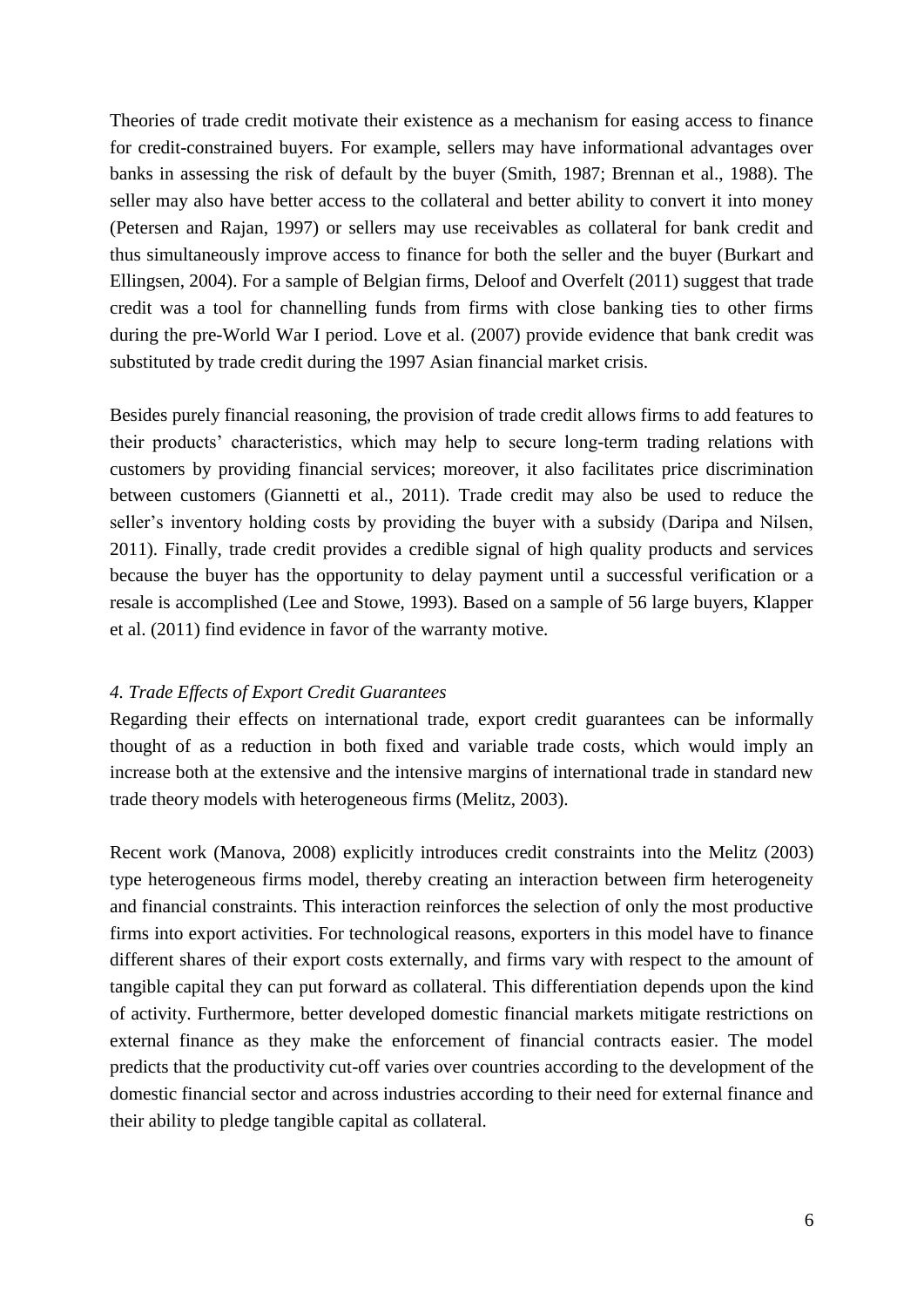In a two-stage estimation Manova (2008) finds that credit constraints reduce firm-level exports of US firms, limit export product variety, and increase product churning for countries with less developed financial markets. Bellone et al. (2010) link financial factors to firms' export behavior in a set of French manufacturers. In addition to differences in productivity, heterogeneity in financial constraints helps to explain the selection of firms into exporters and non-exporters.

Summing up, there are strong theoretical reasons, along with some empirical evidence, to assume that public export credit guarantees help to overcome market failures related to asymmetric information by providing insurance where no private markets exist. They thereby mitigate financial constraints, facilitate the provision of trade credit by exporters to their customers, and reduce uncertainty and trade costs, such that one would expect an effective system of public export credit guarantees to promote international trade both at the extensive and intensive margin. In the next section, we will take up this hypothesis, using a sample of 178 Austrian firms, and test for the effects of export credit guarantees on export performance.

### **III. Data and Descriptive Statistics**

Before turning to the econometric analysis of the determinants and effects of export credit guarantees, we provide a short description of the dataset. The data are from a survey among Austrian firms conducted in June 2009 and refer to activities in the last completed business year of the respective firm at that date. The questionnaire asks (among other things) for general management ratios, employment figures, measures of human capital, research and development activities, measures of export activity, and information on the use of export guarantees.

The firms' identities for a part of the sample were provided by the Oesterreichische Kontrollbank (OeKB), the Austrian export credit agency. This part of the sample is made up of the OeKB's recent users of export credit guarantees. To this sample of users we added a control group of firms not using export credit guarantees, which were matched by firm size (based upon the number of employees) and kind of activity (NACE1) to the sample of users. The questionnaire was sent out by the Austrian Institute of Economic Research on behalf of the Ministry of Finance to 832 firms. A reminder specifically targeted to firms active within classifications that showed low response rates during the first four weeks of the survey helped to achieve a balanced sample.

A total of 252 firms responded to the questionnaire, of which 221 firms indicated export activities. About half of the exporting firms (104) acknowledged at least a one-time use of export credit guarantees in the past. Due to incomplete answers we can use only 178 observations in the econometric analysis of the determinants of export guarantees. In the analysis of the trade effects of export guarantees, which is more data-demanding and uses a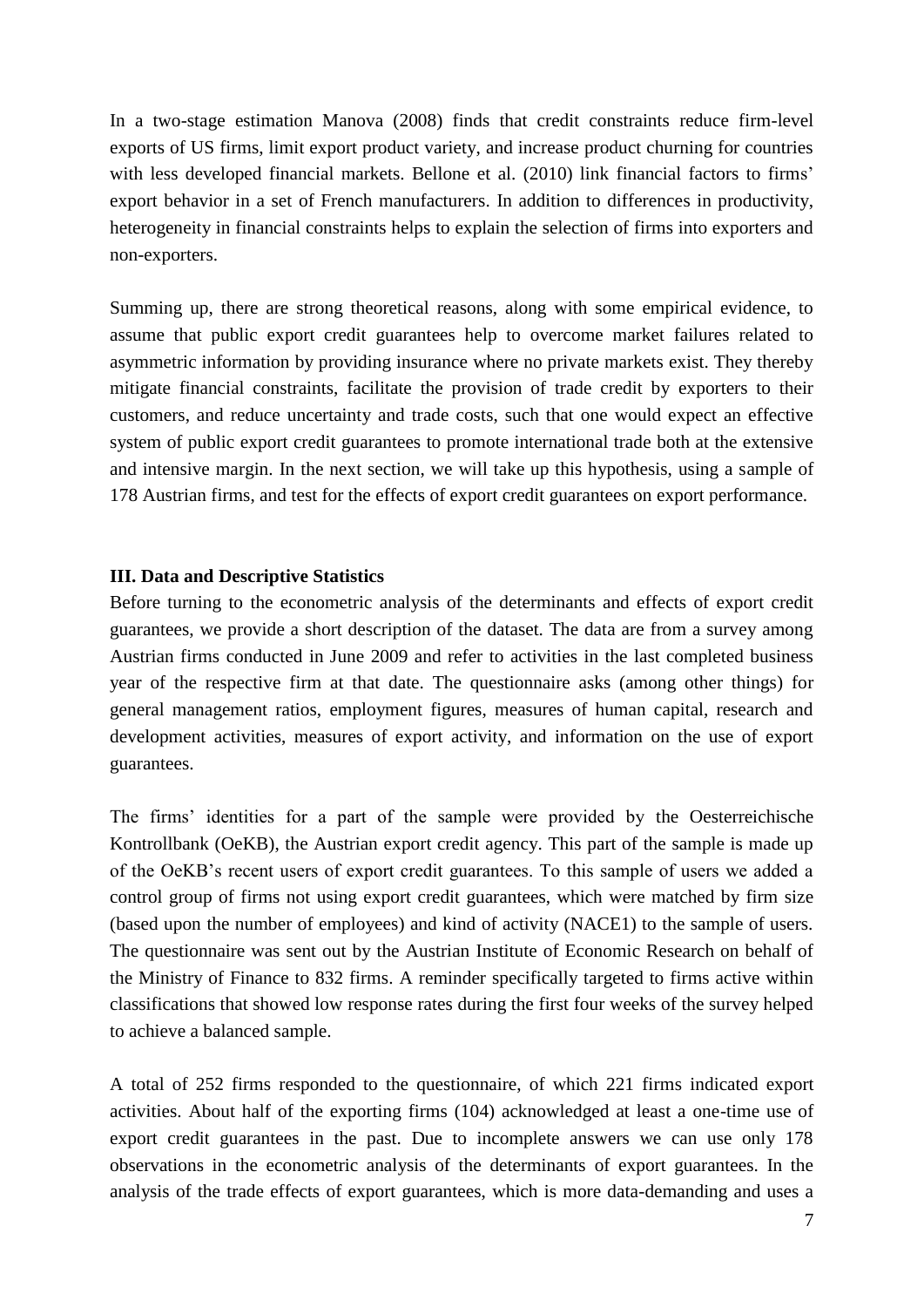larger set of variables, the sample is further reduced to 71 firms. In this section, we refer to the two samples of 178 and 71 firms as the full and reduced sample, respectively. Table 1 provides a list of the key variables and summary statistics.

#### < Table 1 here >

1

Firms were asked to supply information on total exports, total sales (*SALES*), the share of exports in their sales, and the share of intra-firm exports to own foreign subsidiaries. This information allows us to calculate, for the reduced sample of 71 firms, the value of extra-firm exports (*EXP*), defined as exports excluding deliveries to own subsidiaries. The upper panel of Table 1 gives summary statistics for the full sample of 178 firms. Their average sales amount to  $E[01]$  million, but this measure is clearly upward biased, as can be seen by the comparatively low median value of  $\epsilon$ 28.8 million. Hence, most of the firms in our sample belong to the group of small and medium-sized enterprises according to the Eurostat classification. Around half of the firms used export credit guarantees  $(D^G)$  in the recent past and some 30 percent belong to a multinational enterprise  $(D^{MNE})$ . Average spending on R&D as a share of sales (*RD*) amounted to 5 percent in our sample. This value exaggerates innovative activity because the median in the sample is at 2 percent. The lower panel in Table 1 presents the same summary statistics for the reduced sample of those firms, which also provided information on intra-firm trade (and all required explanatory variables). Compared with the full sample, firms in this sub-sample are bigger, use export guarantees more often, and belong to a MNE less often.

We also measure firm-specific revenue risk from providing international trade credit by aggregating country specific credit rankings, from the *Institutional Investor* for the year 2008, into regional risk measures<sup>2</sup>. Our survey provides information on the share of exports to three regions: i) industrialized countries (EU27, NAFTA, USA, CAN, and NZL), ii) Southeastern Europe and Commonwealth of Independent States (CIS), and iii) the rest of world. From the perspective of an Austrian firm, regions outside the European Union exhibit a higher risk with regard to actually getting payment for outstanding receivables. We construct firm-specific risk measures in two steps. We start from country-specific credit ratings and compute weighted averages for the three regions using Austria's export shares to these countries.<sup>3</sup> The corresponding measures for the three regions are -0.63 (EU27, etc.), -0.141 (Southeastern Europe and CIS), and -0.067 (rest of the world). In a second step, we use firm-specific information from our survey about the distribution of the firm's exports across those three regions and aggregate the regional credit ratings from the first step into a trade-share-

<sup>&</sup>lt;sup>2</sup> The country credit ratings provided by the Institutional Investor range from 0 to 100 and are decreasing in country risk. The ratings reflect global and national economic conditions, the public policy stance and general political risks. To obtain a more intuitive definition of our risk measure, we multiply the indices by -1/100, so that they are defined over a range from -1 to 0 and increasing in risk.

 $3$  As an alternative to calculate the aggregate risk measures for the three country groups, we used GDP shares of the destination countries as weights and obtained very similar results.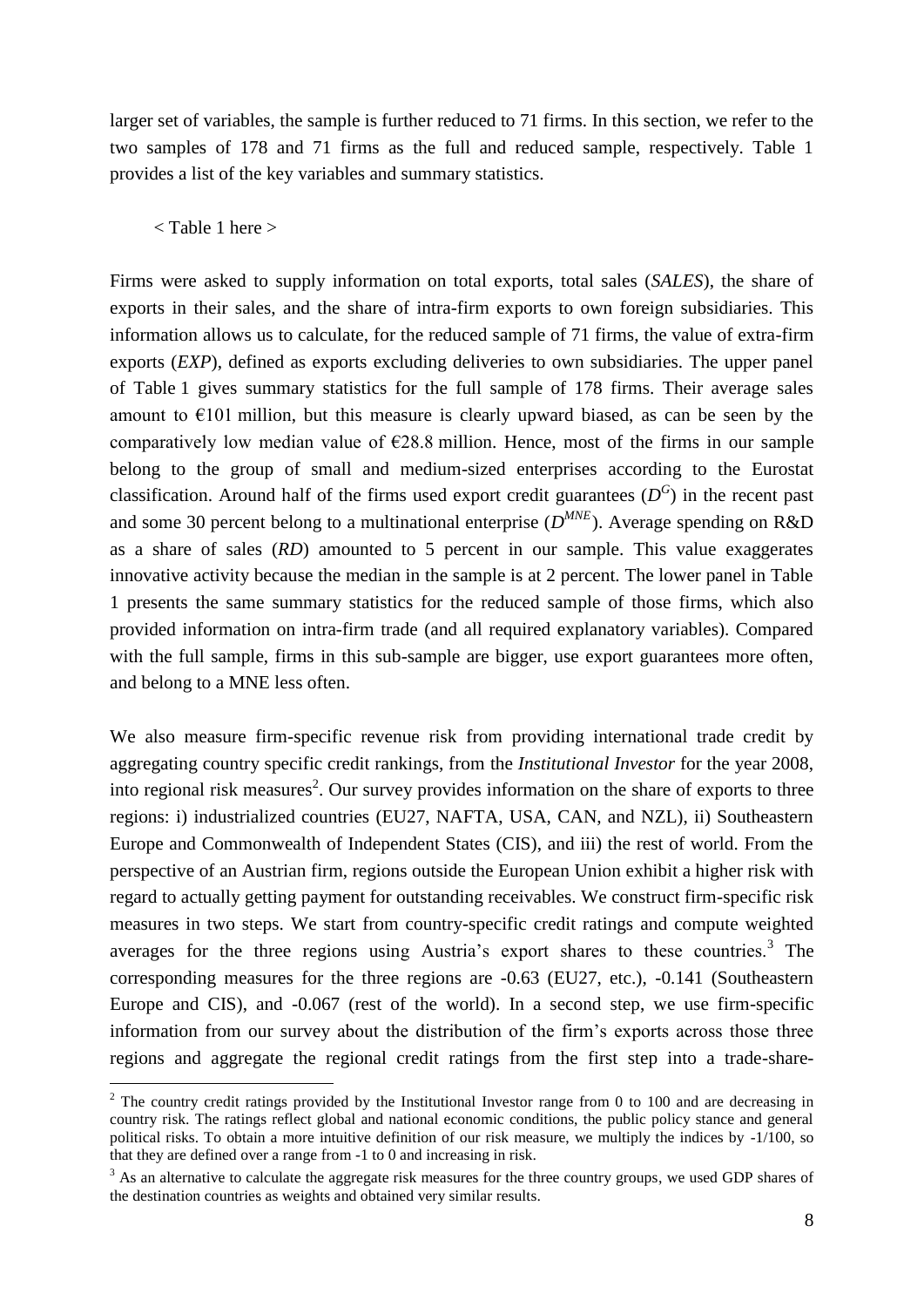weighted, firm-specific risk measure. The full and the reduced sample in the upper and lower panel of Table 1 are highly similar with respect to the riskiness of exports.

< Table 2 here >

A rough look at the data shows that firms with high export volumes are above average users of export credit guarantees. In the survey their exports accounted for 62 percent of the total export volume declared. On the other hand, Austrian subsidiaries of a multinational enterprise (MNE) tend to use export guarantees less often; only a quarter of MNE-subsidiaries in the sample use Austrian export credit guarantees. This is also reflected in the unconditional correlations in Table 2. A comparison with respect to R&D expenditures reveals that export guarantees users range neither low nor high among the firms in our sample. As expected, there is a positive correlation between size and export volume. Finally, we observe a sizeable positive correlation between the dummy variable for users of export credit guarantees and the (log of) extra-firm exports.

#### **IV. Empirical Model and Estimation Results**

1

#### *1. Determinants of Export Credit Guarantee Usage*

In a first step, we assess the importance of alternative determinants of the likelihood for export credit guarantee usage. As a micro-economic motivation consider the following probit model

$$
P(D_i^G = 1 | \mathbf{X}_i) = \mathfrak{F}(\mathbf{X}_i \lambda),
$$
\n(1)

where *i* is the (cross-sectional) firm index,  $D_i^G$  is a dummy variable, taking a value of 1 if the firm has used an export credit guarantee<sup>4</sup>,  $X_i$  is the regressor matrix, and  $\tilde{\mathfrak{F}}$  is the cumulative density function (cdf) of the standard normal distribution. Underlying the specification in (1) is the latent variable model

$$
G_i = \mathbf{X}_i \lambda + \nu_i, \tag{2}
$$

<sup>&</sup>lt;sup>4</sup> Since there are hardly firms in our sample that used export guarantees a 'long time ago' but not over recent years, we have a rather clear-cut distinction between 'users' and 'non-users' such that we do not take into account the time period when the export guarantee was used. To be more precise, 45 of the 71 firms (used in the regression of export performance on export guarantees below) are 'users', and the distribution of firms with respect to the last year of use is as follows: 1999:1, 2000:1, 2003:2, 2004:1, 2005:1, 2006:2, 2007:3, 2008:13, 2009: 21.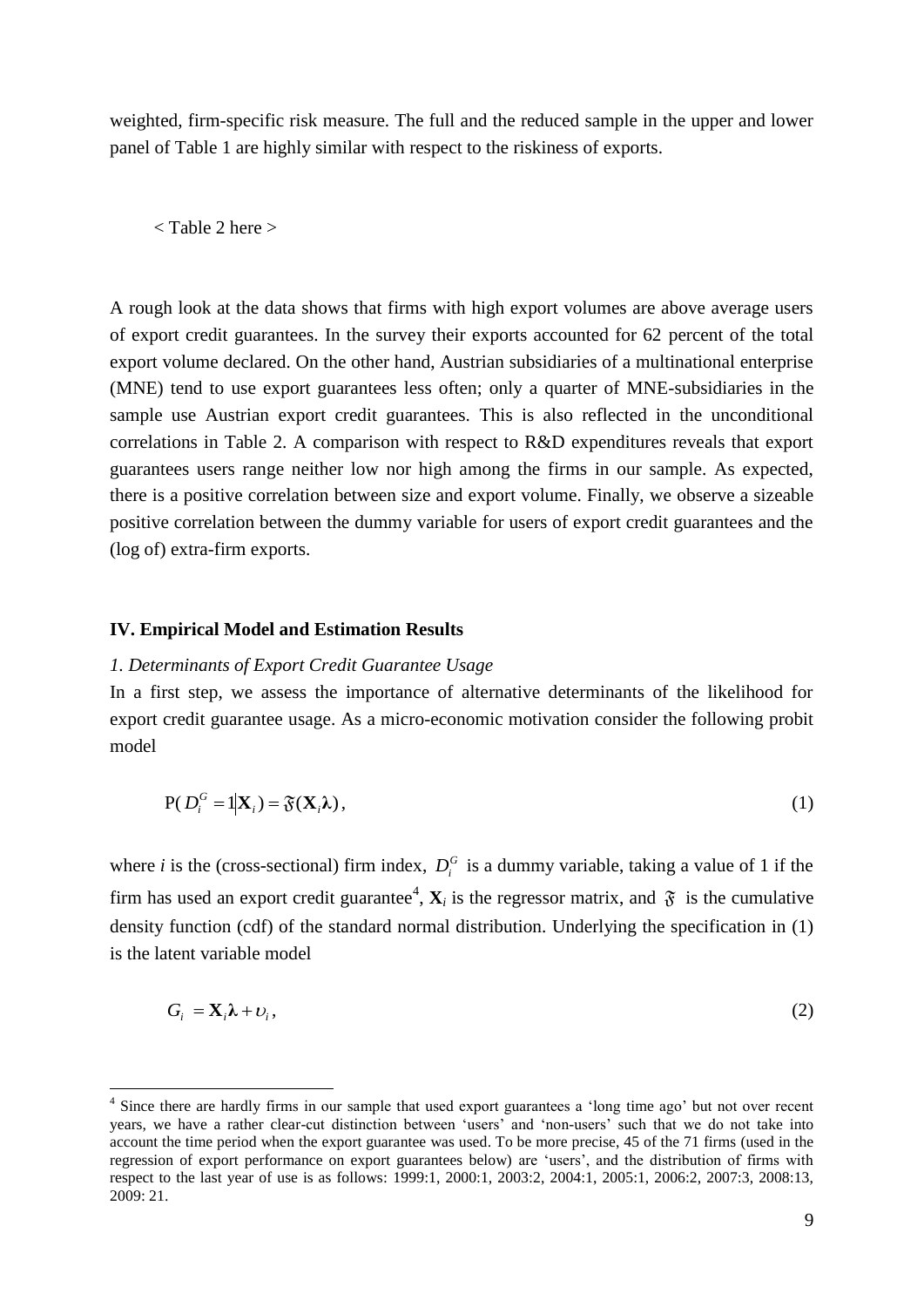where the unobserved variable  $G_i$  represents the net benefit from the use of export credit guarantees. Obviously, if the net benefit of an export credit guarantee is positive  $(G<sub>i</sub> > 0)$ , firm *i* will make use of it, and the variable  $D_i^G$  takes a value of 1. Otherwise, for  $G_i \leq 0$ , the variable  $D_i^G$  takes a value of 0. Assuming that the error term  $\nu$  is standard normally distributed, this yields the probit specification given in equation (1) (see Wooldridge, 2010, pp. 565). As an approximation of equation (1), we will also consider the linear probability model

$$
D_i^G = \mathbf{X}_i \lambda + u_i. \tag{3}
$$

In light of the micro-economic motivation outlined above, we hypothesize that the regressor matrix **X** includes the following set of variables:

First, since use of export credit guarantees is associated with fixed costs in terms of effort, administrative procedures, and costs of obtaining information, it is plausible to assume that these costs are less relevant for larger firms. Hence, a key variable used in the regression is firm size, which we measure in terms of (the natural log) of annual sales (*SALES*).

Second, given that guarantees are used to reduce risk, in particular non-marketable risk, we argue that being part of a multinational enterprise (MNE) reduces the need for (and thus the likelihood of) using export credit guarantees due to intra-firm information flows and improved access to information on foreign markets and trading partners. Hence, we include a dummy variable, taking a value of 1, if the respective firm is part of an MNE and zero otherwise (*D MNE*).

Third, we expect firm-specific risk exposure (*RISK*) related to export destinations to be an important determinant of the likelihood of using export credit guarantees. Ideally, one could use a measure of non-marketable risks; in light of data-availability, we have to resort to the firm-specific risk measure developed in section III. We expect that this measure also, to some extent, captures the fact that the use of export credit guarantees is legally restricted by OECD agreements and EU law for most exports into the lowest-risk region of industrialized countries (EU-27, etc.).

Finally, to account for differences among firms' need for external finance and their ability to pledge tangible capital as collateral across different sectors (Manova, 2008), we include five industry dummies at the NACE 1-digit level.

In our view, these variables of our dataset have the strongest theoretical motivation for being included in model (1). To make the best use of the data, however, we also explore the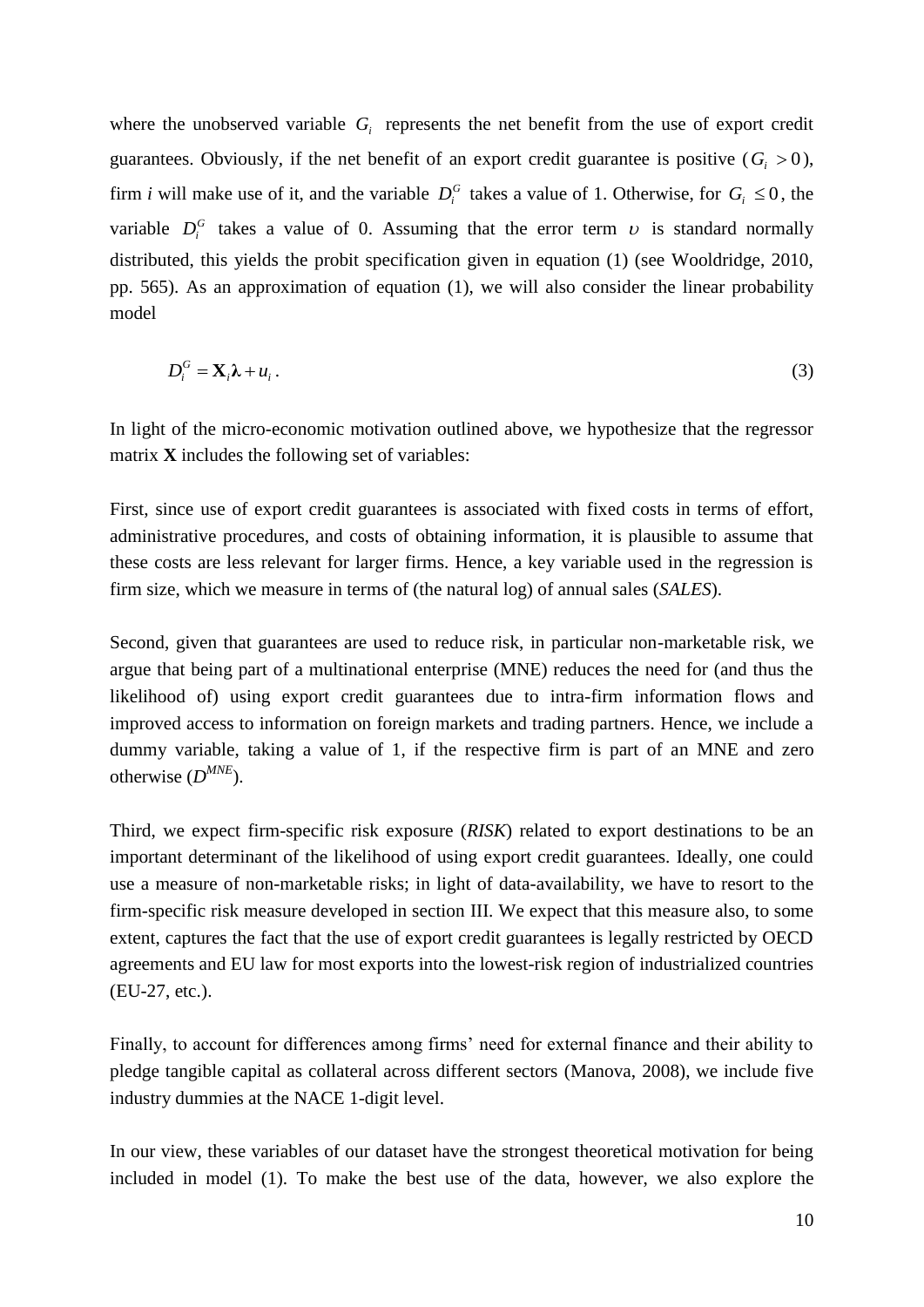relevance of a range of further variables, namely: human capital in terms of the share of employees with a certain level of education (five categories, ranging from primary schooling to university degree), R&D expenditures as a share of sales, a dummy variable reflecting whether the firm has foreign equity holdings, the share of intermediates in sales, and the shares of intermediates sourced domestically or abroad.

Table 3 reports the estimation results, based on a sample of 178 exporting firms, for which data on the variables used in equation (1) is available. We start from a linear probability model as given by equation (3), using firm size (*SALES*) as a single explanatory variable. Then we include, as additional regressors, the dummy for being part of an MNE ( $D^{MNE}$ ) and the firm-specific exposure on export markets (*RISK*). As can be seen from the results in columns (1) to (3), each of the variables is significant at conventional levels and adds a nonnegligible amount to the explanatory power of the model in column (3), which amounts to 0.219 in terms of the  $R^2$ .

< Table 3 here >

All the variables show the expected sign: Larger firms are more likely to make use of export credit guarantees; doubling firm size increases the probability of export credit guarantee usage by some 10 percentage points. Being part of an MNE reduces the likelihood of export credit guarantee usage by 30 percentage points. Finally, higher risk is associated with a higher likelihood of making use of export credit guarantees. To give an economic interpretation to the coefficient of *RISK*, note that the maximum (minimum) of the variable *RISK* in our sample is -0.07 (-0.63), the mean is -0.46, and the standard deviation is 0.18. Hence, an increase in *RISK* by one standard deviation increases the likelihood of export credit guarantee usage by 12.4 percentage points.

As outlined above, we explored a wide range of other variables as possible determinants. However, of these sets of variables only the research and development ratio (*RD*) turned out to have a significant effect; results are reported in column (4) and point to a positive effect on the likelihood of using a guarantee amounting to 0.87 percentage points for a 1 percentage point increase in the R&D ratio. Given that size and risk is controlled for in the regression, the mechanism through which R&D affects export credit guarantee use is not entirely clear; one possible interpretation would be that technologically more advanced firms have a higher success ratio in attracting export credit guarantees.

The final column (5a) reports the probit estimates of the preferred specification in column (4). As evident from column (5b), which shows the average partial effects implied by the estimates in column (5a), results are very close to those of the linear probability model, both in terms of statistical and economic significance. This also holds true for the specifications in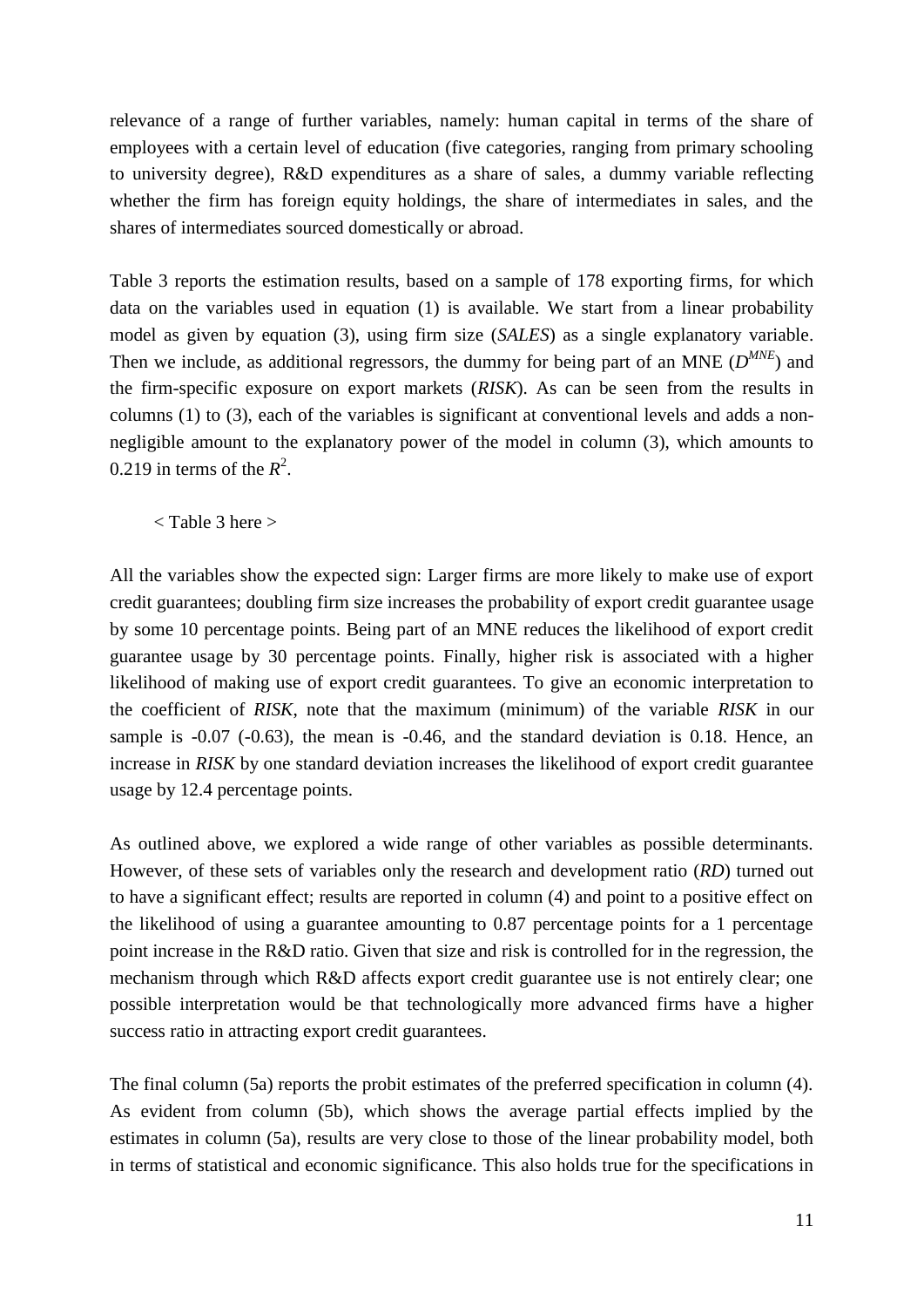columns (1) to (3), which, for the sake of brevity, show the results of the linear probability model only.

#### *2. Export Credit Guarantees and Export Performance*

Having provided an assessment of the determinants of export credit guarantee use, we go on to estimate the effect of export credit guarantees on export performance, using the following baseline specification:

$$
\ln EXP_i = \gamma_0 + \gamma_1 \ln SALES_i + \gamma_2 D_i^G + \eta_j + \varepsilon_i. \tag{4}
$$

The dependent variable (*EXP*) is given by (the natural log of) firm *i*'s extra-firm exports, i.e., total exports, excluding intra-firm trade in the form of exports to their own subsidiaries. As outlined above, export credit guarantees play essentially no role in the intra-firm trade (Chauffour and Farole, 2009). For the present sample of firms used in the estimation of equation (4), the average share of exports to own subsidiaries amounts to some 20 percent.

The parsimonious specification in (4) includes firm size ( *SALES* ) as the only control variable. In this respect it is worth emphasizing that equation (4) is a cross-sectional model, and that the dependent variable is defined as (extra-firm) exports of firm *i* (located in Austria) to the world.<sup>5</sup> Hence, firm-invariant variables specific to the country of origin (Austria) and the 'country' of destination (the world) are captured by the constant. Moreover, firm-invariant but industry-specific variables are controlled for by the industry fixed effects  $(\eta_j)$ , which are included in all regressions.

Note that even for a given firm size, the likelihood of making use of export credit guarantees may depend on the level of exports. In order to address these endogeneity concerns, we reestimate equation (1) by two-stage least squares (2SLS), using as instruments the (exogenous) determinants of export credit guarantee usage identified in section IV.1. Table 4 reports the estimates of model (4) and extended versions thereof, using a sample of 71 exporting firms, for which data on the regressors, instruments as well as exports to non-subsidiaries (required to calculate extra-firm trade) are available. The least squares results in column (1) point to a significant and sizeable effect of guarantees on export performance, amounting to some 100 percent. Column (1b) reports the 2SLS estimates of equation (1), using  $D^{MNE}$ , *RISK*, and *RD* as instruments. Hence, our identifying assumption is that i) being part of an MNE has no effect on export performance (to other firms), ii) risk exposure has no effect on exports, once export credit guarantee usage has been controlled for, and iii) the R&D intensity has no systematic effect on export performance.

<u>.</u>

<sup>&</sup>lt;sup>5</sup> Our data set comprises no bilateral trade data. For a subset of countries, export shares to the three regions mentioned above are available. Some results of region-specific regressions will be discussed below.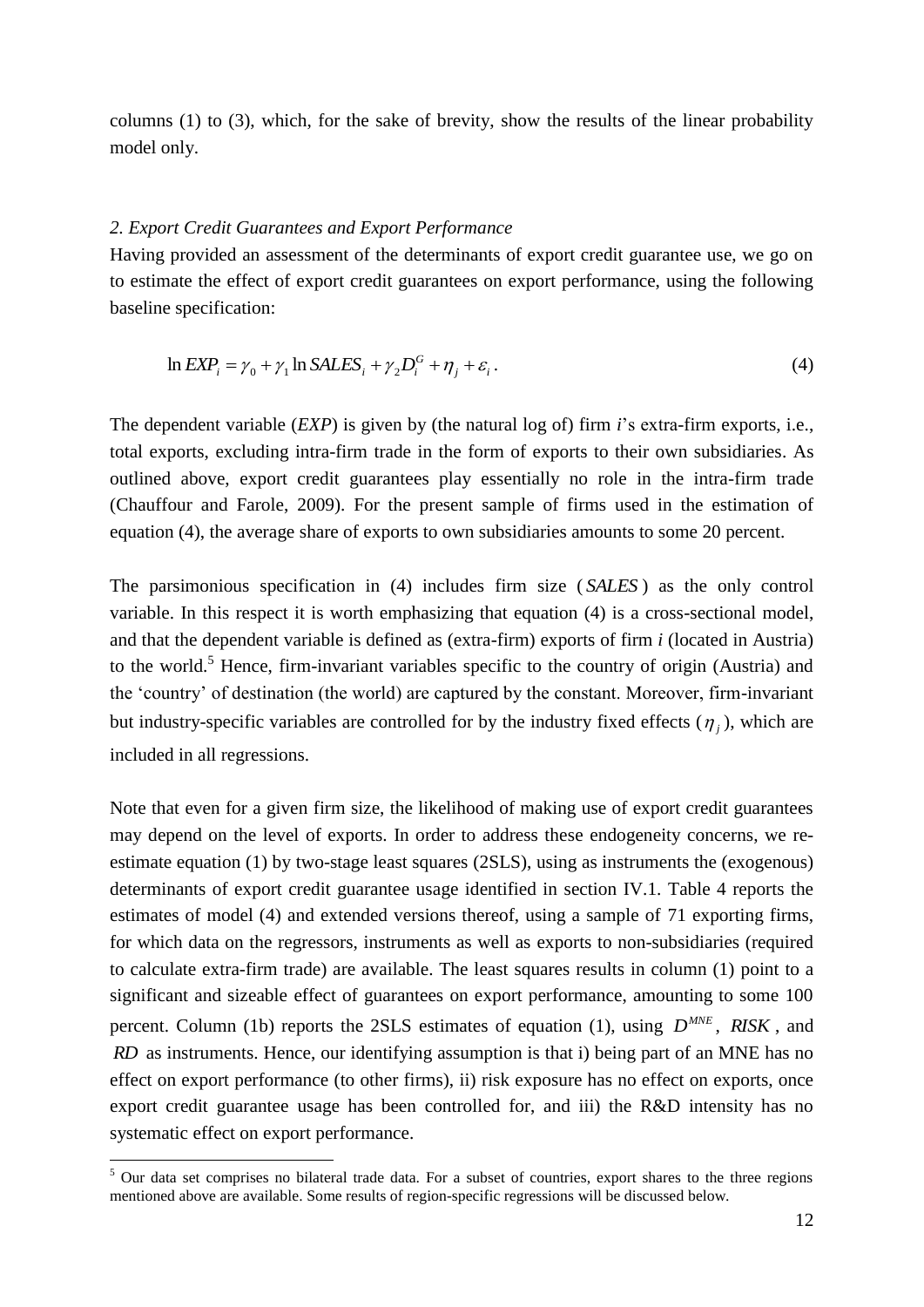### $<$  Table 4 here  $>$

1

The 2SLS estimates indicate an even larger effect of export credit guarantees of 126 percent. Instrument quality is satisfactory with an F-statistic of excluding the instruments from the first stage regression amounting to  $12.1<sup>6</sup>$  Overall there is no strong evidence for endogeneity of export credit guarantees with a *p*-value of 0.798 for the Hausman test. Also note that neither the test for over-identifying restrictions (OID), nor the Eichenbaum, Hansen, and Singleton (1988) orthogonality tests for each single variable (EHS) reject the null of valid instruments.

In light of the fact that there is no strong evidence of endogeneity and given that  $-$  in all specifications – the 2SLS estimates turned out to be larger than the LS estimates, we focus on the least squares estimates in the following for conservativeness and interpret the estimated effects as a lower bound. To explore the sensitivity of the results we include as additional regressors the variables *D MNE* , *RISK*, and *RD* respectively, to see whether there is evidence of a significant effect of these variables in the second stage regression. Results are reported in columns (2) to (4). Neither of the variables turns out to be significant, and the effect of export credit guarantees is virtually unaffected in the regressions.

The fact that research and development does not affect exports is somewhat surprising. Although our instrument diagnostics indicate no misspecification, we re-estimated the specification in column (1b) excluding *RD* as an instrument from the 2SLS regression. This additional robustness check reduces the instrument quality and standard errors increase, but the effect of export guarantees  $(D^G)$  on export performance remains significant at the 10 percent level with an even higher coefficient of 1.405.

Finally, restricting our attention to the least squares estimates allows us to slightly increase our sample to 81 observations by including the firms on which data for (some of) the instrumental variables are unavailable. The estimates of the preferred specification for this extended sample, which are reported in column (5), are consistent with our previous findings.

Another interesting result (not reported in the table) emerges from the estimation of our preferred specification in column (5) for exports to each of the three regions (industrialized; Southeastern Europe; rest of world) separately. However, results are not directly comparable with those in Table 4 since we have to use total exports rather than extra-firm exports (which are not available by region).<sup>7</sup> Re-estimating model (4) with a sample of 99 firms for each

<sup>&</sup>lt;sup>6</sup> Stock and Yogo (2005) provide critical values, depending on the number of endogenous variables and the number of instruments, to test the null hypothesis that instrument quality is below one of four pre-specified quality levels, defined in terms of the maximum tolerable size distortion of a conventional Wald test or the maximum tolerable bias relative to OLS. In the present context, the Stock and Yogo test implies that we can reject the null of the instrument quality being below the highest level.

 $<sup>7</sup>$  Moreover, the firms in the sample for which data on exports by region are available and the sub-sample for</sup> which data on extra-firm exports are available intersect only partly. Finally, some of the exporting firms do not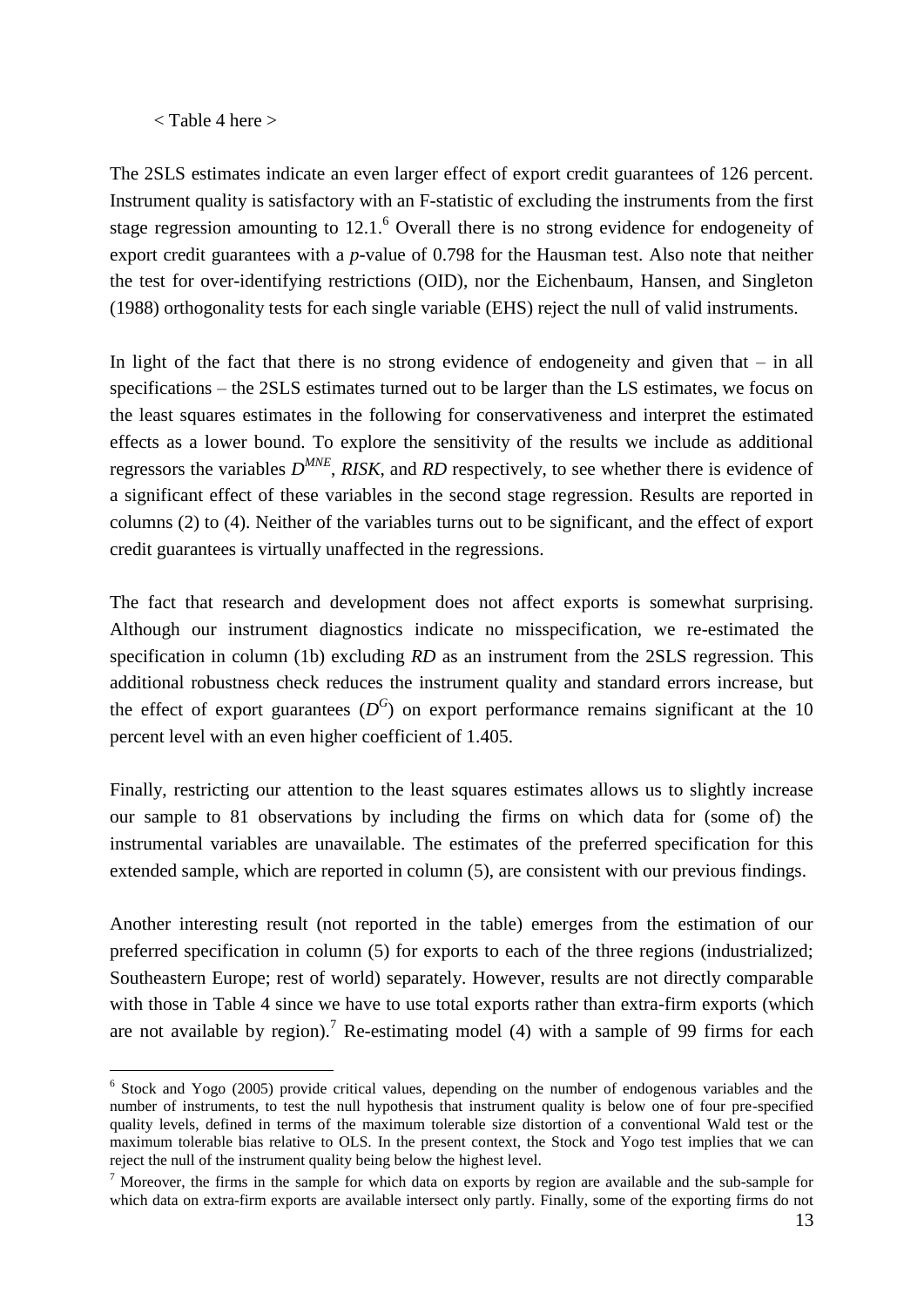region separately, we find that the effect of export credit guarantees is insignificant for exports to the group of industrialized countries (EU27, etc.) with a coefficient of -0.042 and a p-value of 0.883 but becomes significant at the 5 percent level for the second region (Southeastern Europe and CIS) with a coefficient of 0.639. It is highest for the third region (rest of world), with a coefficient of 0.826 (statistically significant at the 1 percent level). This reflects the fact discussed above that the use of export credit guarantees is highly restricted for exports to EU but also to other OECD countries through international agreements and EU law. Moreover, it suggests that the effect of export credit guarantees is larger for exports to countries associated with higher credit risk.

Overall, our results suggest a statistically and economically sizeable effect of export credit guarantees on export performance, ranging from 97 to 126 percent. In light of our crosssectional specification, these estimates should be regarded as long-run equilibrium effects of export credit guarantees. Moreover, if we account for the fact that exports to firms other than own subsidiaries (used in the regression) amount to 80 percent of total exports, the implied effect of export credit guarantees on total exports ranges from 78 to 101 percent.

### **V. Conclusions**

 $\overline{a}$ 

This paper considers the effects of export credit guarantee usage on trade for a new dataset comprising a cross-section of 178 Austrian firms for the year 2008. From a theoretical perspective, export guarantees are expected to foster trade by reducing uncertainty and helping firms to overcome financial constraints.

Against this background, the dataset used in the present paper is particularly well-suited to assess the effects of export guarantees, since i) it is mainly composed of small and mediumsized enterprises, where the effects of financial constraints are expected to be most severe, and ii) it allows us to focus on extra-firm trade, where information asymmetries are potentially important.

In addition, based on information about various firm characteristics, we provide  $-$  in a first stage – an assessment of the determinants of the firms' export guarantee usage. This is an interesting question in itself and also allows us to address endogeneity concerns due to reverse causality when estimating the trade effects of export guarantees.

We find that large, stand-alone domestic firms (which are not part of an MNE) with a high R&D intensity and a high risk exposure are most likely to make use of public export credit guarantees. Moreover, we find a sizeable, economically and statistically significant effect of

export to every region. Hence, we use ln(1+*EXP*) as dependent variable in the export regressions by region, which results in a sample size of 99 firms.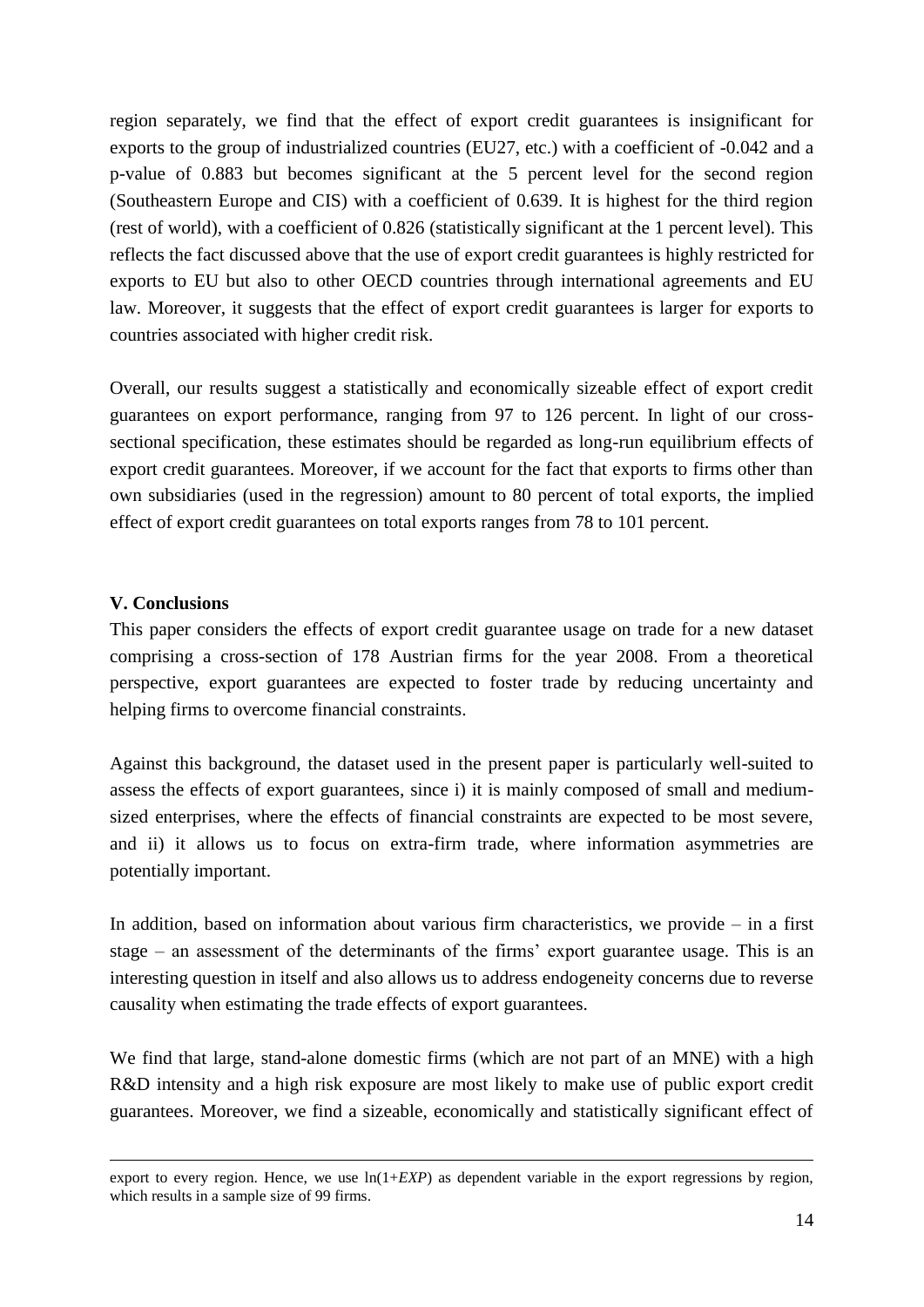export credit guarantees on extra-firm exports, ranging from about 100 to 130 percent. Related to total exports, i.e., including intra-firm trade, this amounts to an effect between 80 and 100 percent. Our result is in line with findings based on macro-panels, showing a more than proportional effect of export credit guarantees on export volumes.

While the point estimates should not be overemphasized, the results clearly show that export credit guarantees, already covering some 9 percent of world trade, have a non-negligible effect on the integration of the world economy. Moreover, our results indicate that export guarantees are a particularly effective instrument for preventing large slumps in international trade during times of increased uncertainty and mutual distrust. Finally, the results suggest that the Austrian system works well in bolstering export performance. A full assessment of the export credit guarantee system, however, would have to include the programme costs arising from the state-backed guarantee that substitutes for the solvency capital private insurance companies would have to assign for each underwriting. The OECD agreement eliminates incentives to offer indirect subsidies through premiums below the expected value of losses. Consequently, the Austrian export credit guarantee system is balanced in the long run. Nevertheless, market distortions may well result from the non-profit strategy of export credit agencies and the cost advantage of state guarantees over the provision of solvency capital by private investors. On the other hand, the export-promoting effect of guarantees certainly has positive repercussions for output, employment, and general tax revenues. While a full assessment of all these effects is beyond the scope of this paper, a more comprehensive assessment of the costs and benefits of public export credit guarantees is an interesting avenue for future research.

From a policy perspective, further country-specific studies on the functioning of export guarantee systems would be of interest to identify possible differences in their effectiveness. The most effective and efficient systems might then serve as role models for countries struggling with persistent current account deficits or as models for systems that can be activated or extended during periods of severe economic downturn in order to prevent a sharp drop in international trade.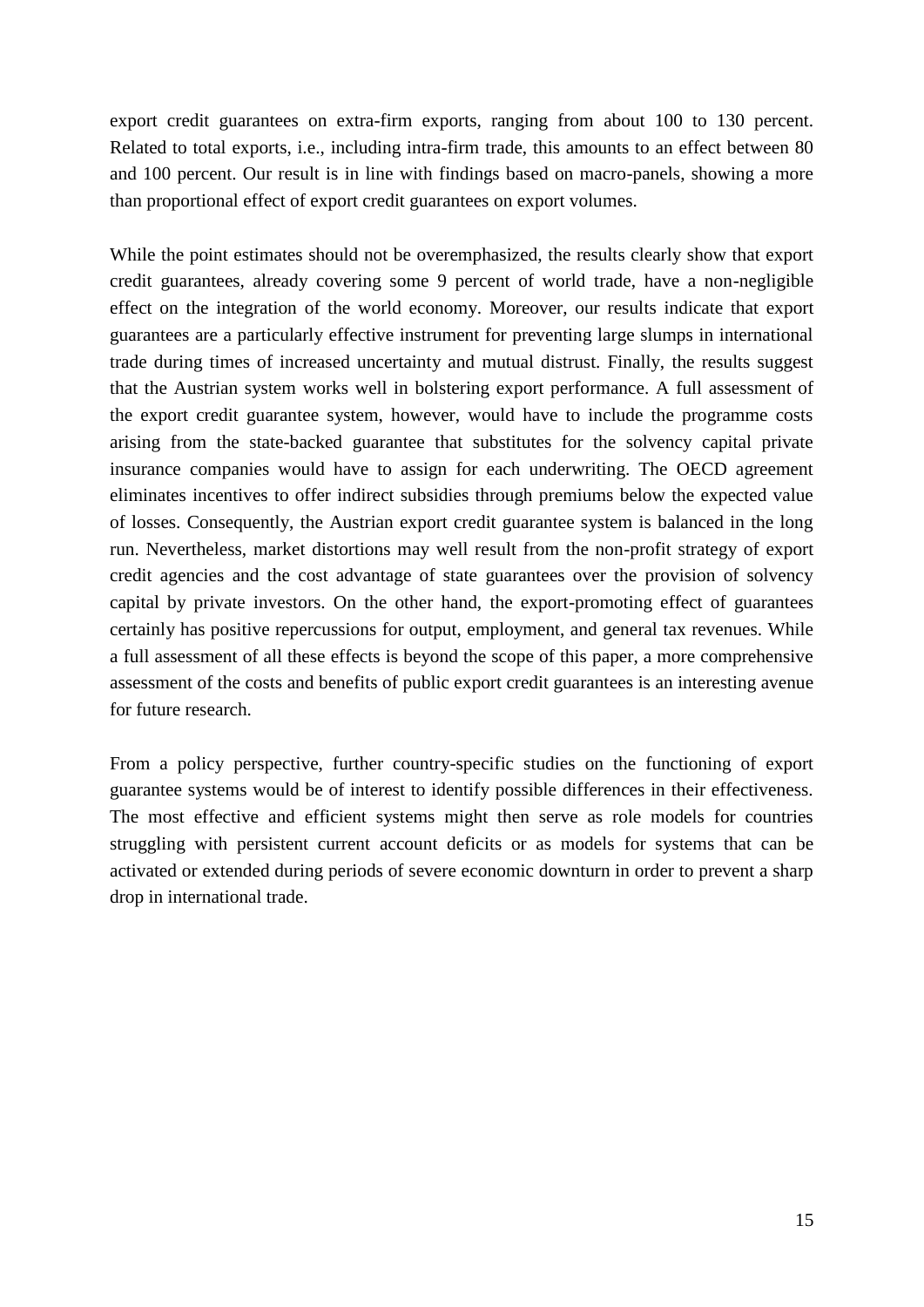#### **References**

- Ahn, J., Amiti, M., and Weinstein, D.E. (2011). Trade finance and the great trade collapse. *American Economic Review Papers and Proceedings*. 101(3), 298-302.
- Amiti, M. and Weinstein, D.E. (2009). Exports and financial shocks. *NBER Working Paper* No. 15556, National Bureau of Economic Research, Cambridge, MA.
- Asmundson, I., Dorsey, T., Khachatryan, A., Niculcea, I., and Saito, M. (2011). Trade and trade finance in the 2008-09 financial crisis. *IMF Working Paper* No. 11/16, International Monetary Fund, Washington, D.C.
- Auboin, M. and Meier-Ewert, M. (2003). Improving the availability of trade credit finance during financial crisis. *WTO Discussion Paper* 2, World Trade Organization, Geneva. [http://www.wto.org/english/res\\_e/publications\\_e/disc\\_paper2\\_e.htm.](http://www.wto.org/english/res_e/publications_e/disc_paper2_e.htm)
- Bellone, F., Musso, P., Nesta, L., and Schiavo, S. (2010). Financial constraints and firm export behaviour. *World Economy*, 33, 347-373.
- Brennan, M., Maksimovic, V., and Zechner, J. (1988). Vendor financing. *Journal of Finance*, 43, 1127-1141.
- Burkart, M. and Ellingsen, T. (2004). In-Kind finance: a theory of trade credit. *American Economic Review*, 94(3), 569-90.
- Chaney, F. (2005). Liquidity constrained exporters, mimeo, University of Chicago.
- Chauffour, J.-P. and Farole, T. (2009). Trade finance in crisis Market adjustment or failure? *Policy Research Paper* No. 5003, World Bank, Washington, D.C.
- Daripa, A. and Nilsen, J. (2011). Ensuring sales: a theory of inter-firm credit. *American Economic Journal: Microeconomics*, 3, 245-279.
- Deloof, M. And Overfelt, W. van, (2011). Trade credit and bank relationships: evidence from pre-World War I Belgium. *Applied Economics*, 43, 1647-1655.
- Egger, P. and Url, T. (2006). Public export credit guarantees and foreign trade structure: evidence from Austria. *World Economy*, 29(4), 399-417.
- Eichenbaum, M., Hansen, L.P., and Singleton, K.J. (1988). A time series analysis of representative agent models of consumption and leisure choice under uncertainty. *The Quarterly Journal of Economics*, 103(1), 51-78.
- Feenstra, R.C., Li, Z., and Yu, M. (2011). Exports and credit constraints under incomplete information: Theory and evidence from China. *NBER Working Paper* No. 16940, National Bureau of Economic Research, Cambridge, MA.
- Ferri, G., Liu, L., and Stiglitz, J.E. (1999). The procyclical role of rating agencies: evidence from the East Asian crisis. *Economic Notes*, 28, 1999, 335-355.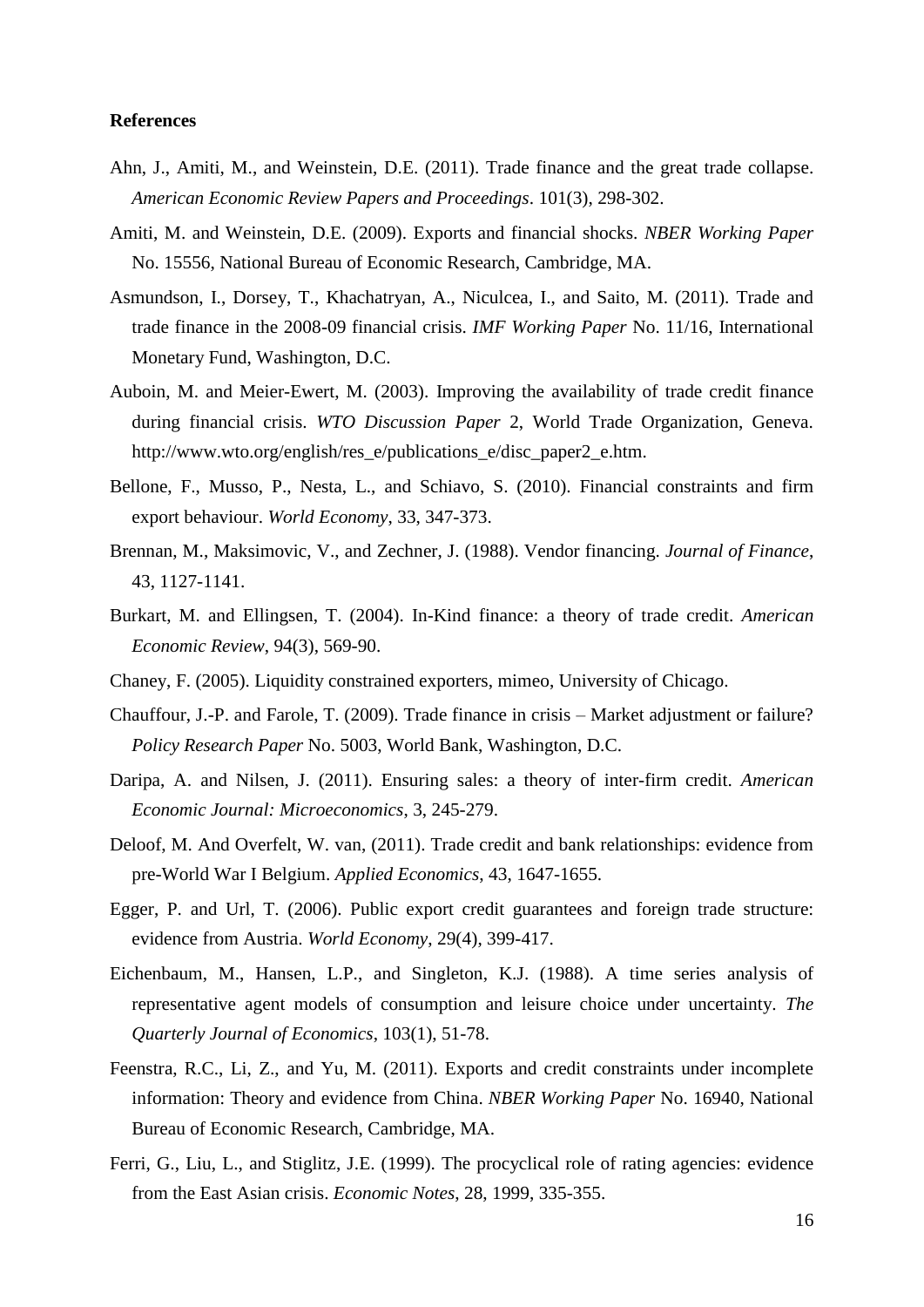- Giannetti, M., Burkart, M., and Ellingsen, T. (2011). What you sell is what you lend? Explaining trade credit contracts. *Review of Financial Studies*, 24(4), 1261-1298.
- G20, (2009). London Summit Leaders' Statement 2 April 2009 (http://www.g20.org/Documents/g20\_communique\_020409.pdf).
- Klapper, L.F., Laeven, L., and Rajan, R. (2011). Trade credit contracts. *NBER Working Paper* No. 17146, National Bureau of Economic Research, Cambridge, MA.
- Knaepen, P., (1998), The Knaepen Package: towards convergence in pricing risk in OECD "The Export Credit Arrangement – Achievement and Challenges 1978-1998". OECD, Paris, 75-80.
- Lee, Y.W. and Stowe, J.D. (1993). Product risk, asymmetric information, and trade credit. *Journal of Financial and Quantitative Analysis*, 28, 285-300.
- Love, I., Preve, L., and Sartia-Allende, V. (2007). Trade credit and bank credit: evidence from recent financial crises. *Journal of Financial Economics*, 83, 453-469.
- Manova, K. (2008). Credit constraints, heterogeneous firms, and international trade. *NBER Working Paper* No. 14531. National Bureau of Economic Research, Cambridge MA.
- Manova, K., Wei, S.-J., and Zhang, Z. (2011). Firm exports and multinational activity under credit constraints. *NBER Working Paper* No. 16905, National Bureau of Economic Research, Cambridge, MA.
- Melitz, M. (2003). The impact of trade on intra-industry reallocations and aggregate industry productivity. *Econometrica*, 71(6), 1695-1725.
- OECD (2009). Officially supported export credits and the financial crisis: Measures taken at the national level by the participants to the arrangement, as at June 2009, OECD Trade and Agriculture Directorate TAD/PG(2009)17, Paris,

[http://www.oecd.org/officialdocuments/displaydocumentpdf/?cote=tad/pg%282009%2917/](http://www.oecd.org/officialdocuments/displaydocumentpdf/?cote=tad/pg%282009%2917/final&doclanguage=en) [final&doclanguage=en.](http://www.oecd.org/officialdocuments/displaydocumentpdf/?cote=tad/pg%282009%2917/final&doclanguage=en)

- Rothschild, M. and Stiglitz, J. (1976). Equilibrium in competitive insurance markets: An essay on the economics of imperfect information. *Quarterly Journal of Economics*, 90, 629-650.
- Petersen, M. and Rajan, R.G. (1997). Trade credit: theory and evidence. *Review of Financial Studies*, 10, 661-691.
- Smith, J., (1987). Trade credit and informational asymmetry. *Journal of Finance*, 42, 863- 872.
- Stiglitz, J.E. and Weiss, A. (1981). Credit rationing in markets with imperfect information. *American Economic Review*. 71(3), 393-410.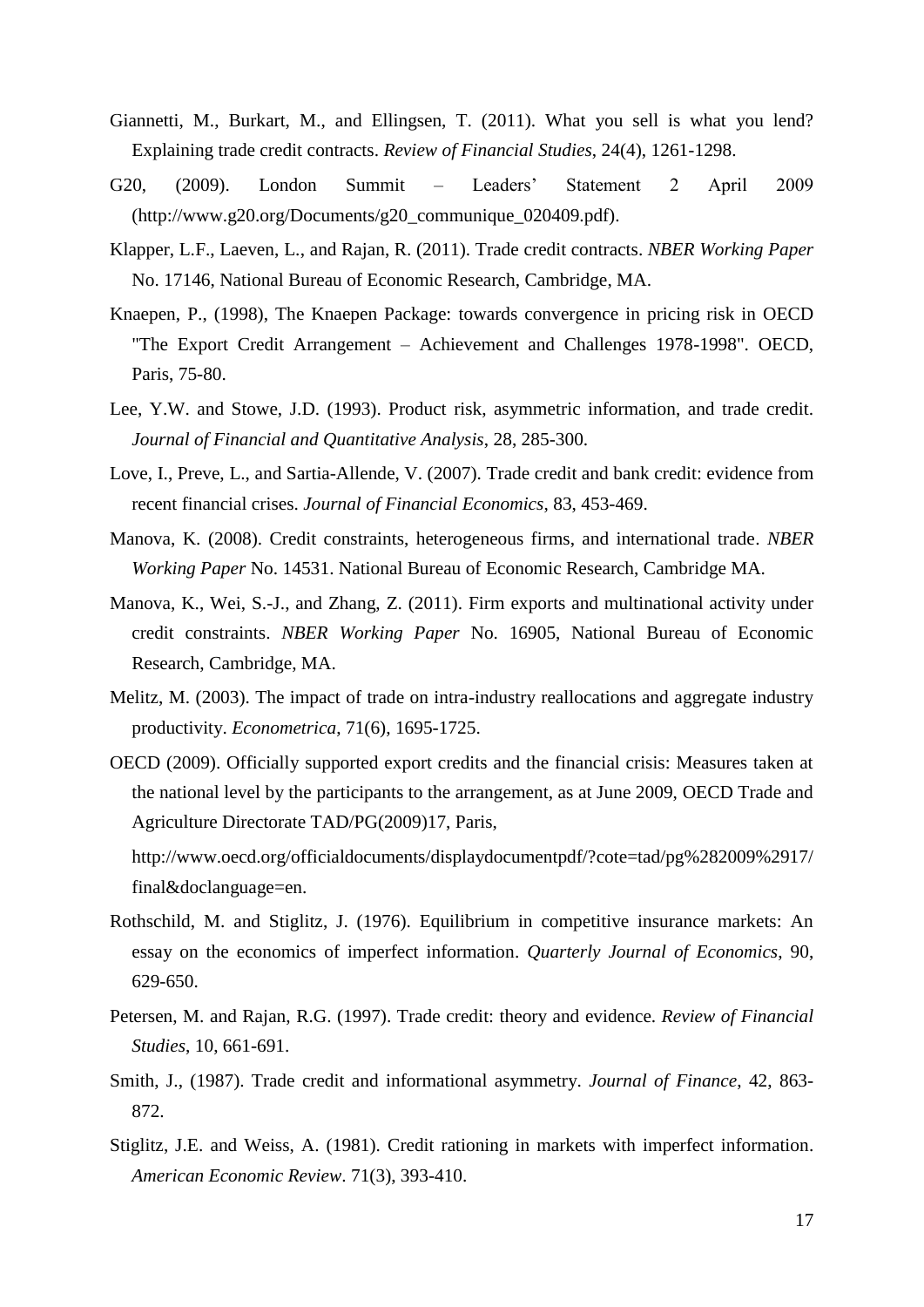- Stock, J.H. and Yogo, M. (2005). Testing for weak instruments in linear IV regression. In: Andrews, D.W., Stock, J.H. (editors). *Identification and Inference for Econometric Models: Essays in Honor of Thomas Rothenberg*, Cambridge: Cambridge University Press, 80-108.
- Wooldridge, J. (2010). *Econometric Analysis of Cross Section and Panel Data*, 2nd edition. Cambridge, MA: MIT Press.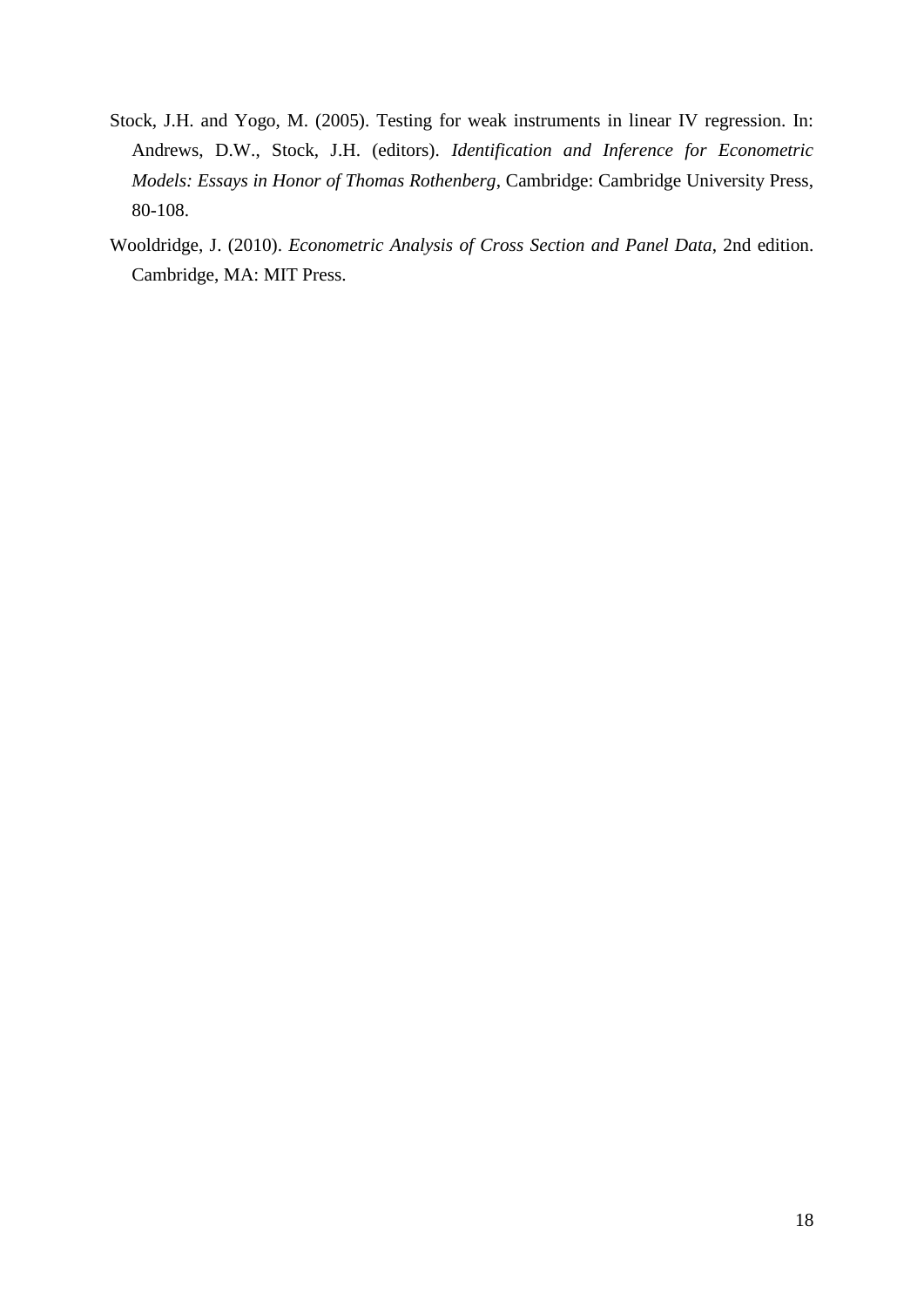| Variable        | Mean                      | Median  | Max.    | Min.    | Std. Dev. | <b>Skewnes</b><br>S | Kurtosis |
|-----------------|---------------------------|---------|---------|---------|-----------|---------------------|----------|
|                 |                           |         |         |         |           |                     |          |
|                 | Full sample (178 firms)   |         |         |         |           |                     |          |
| $D^G$           | 0.49                      | 0.00    | 1.00    | 0.00    | 0.50      | 0.02                | 1.00     |
| In SALES        | 10.31                     | 10.27   | 14.45   | 6.42    | 1.57      | 0.09                | 2.87     |
| <b>SALES</b>    | 101331                    | 28794   | 1888733 | 615     | 230564    | 5.12                | 34.44    |
| $D^{MNE}$       | 0.29                      | 0.00    | 1.00    | 0.00    | 0.45      | 0.94                | 1.89     |
| RISK            | $-0.46$                   | $-0.53$ | $-0.63$ | $-0.07$ | 0.18      | 0.96                | 2.56     |
| RD              | 0.05                      | 0.02    | 0.73    | 0.00    | 0.09      | 4.28                | 26.09    |
|                 | Reduced sample (71 firms) |         |         |         |           |                     |          |
|                 |                           |         |         |         |           |                     |          |
| Exports (total) | 117716                    | 36612   | 1888733 | 480     | 263418    | 4.86                | 30.75    |
| EXP             | 70483                     | 24846   | 720086  | 475     | 120698    | 3.25                | 15.33    |
| $ln$ $EXP$      | 10.02                     | 10.12   | 13.49   | 6.16    | 1.67      | $-0.19$             | 2.57     |
| $D^G$           | 0.63                      | 1.00    | 1.00    | 0.00    | 0.49      | $-0.56$             | 1.31     |
| <b>SALES</b>    | 170866                    | 55801   | 1888733 | 1300    | 335068    | 3.55                | 16.38    |
| In SALES        | 10.95                     | 10.93   | 14.45   | 7.17    | 1.48      | 0.14                | 2.94     |
| $D^{MNE}$       | $-0.24$                   | $-0.00$ | 1.00    | 0.00    | 0.43      | 1.22                | 2.49     |
| RISK            | $-0.47$                   | $-0.53$ | $-0.63$ | $-0.10$ | 0.16      | 0.89                | 2.54     |
| <b>RD</b>       | 0.05                      | 0.02    | 0.51    | 0.00    | 0.09      | 3.55                | 16.50    |

Table 1. *Summary Statistics of the Key Variables*

*Notes*: Source is a survey by the Austrian Institute of Economic Research (WIFO) among Austrian firms. Variable definitions:  $D^G$  is a dummy variable, taking a value of 1 if the respective firm has used an export credit guarantee in the recent past. Firms' sales are given in millions of Euros.  $D^{MNE}$  is a dummy variable, taking a value of 1 if the respective firm is part of a multinational enterprise. *RISK* is a firm-specific index of revenue risk in exports, which is defined over a range from -1 to 0 and increasing in risk (see the definition above). *RD* is the ratio of expenditures for research as development to sales. *EXP* are extra-firm exports, defined as a firm's total exports excluding deliveries to own subsidiaries.

|              | <b>Exports</b> | <b>EXP</b> | ln EXP  | $D^G$   | <b>SALES</b> | <i>InSALES</i> | $D^{MNE}$ | <b>RISK</b> |
|--------------|----------------|------------|---------|---------|--------------|----------------|-----------|-------------|
| <b>EXP</b>   | 0.57           |            |         |         |              |                |           |             |
| $ln$ $EXP$   | 0.47           | 0.72       |         |         |              |                |           |             |
| $D^G$        | 0.04           | 0.27       | 0.52    |         |              |                |           |             |
| <b>SALES</b> | 0.87           | 0.56       | 0.45    | 0.03    |              |                |           |             |
| In SALES     | 0.63           | 0.63       | 0.74    | 0.36    | 0.73         |                |           |             |
| $D^{MNE}$    | 0.42           | 0.34       | 0.17    | $-0.19$ | 0.50         | 0.41           |           |             |
| <b>RISK</b>  | $-0.07$        | 0.06       | $-0.02$ | 0.13    | $-0.13$      | $-0.12$        | $-0.01$   |             |
| RD           | $-0.01$        | 0.02       | 0.05    | 0.21    | 0.03         | $-0.03$        | $-0.12$   | $-0.11$     |

| Table 2. Correlation Matrix |  |  |  |
|-----------------------------|--|--|--|
|-----------------------------|--|--|--|

*Notes*: See Table 1. Reduced sample of 71 exporting firms.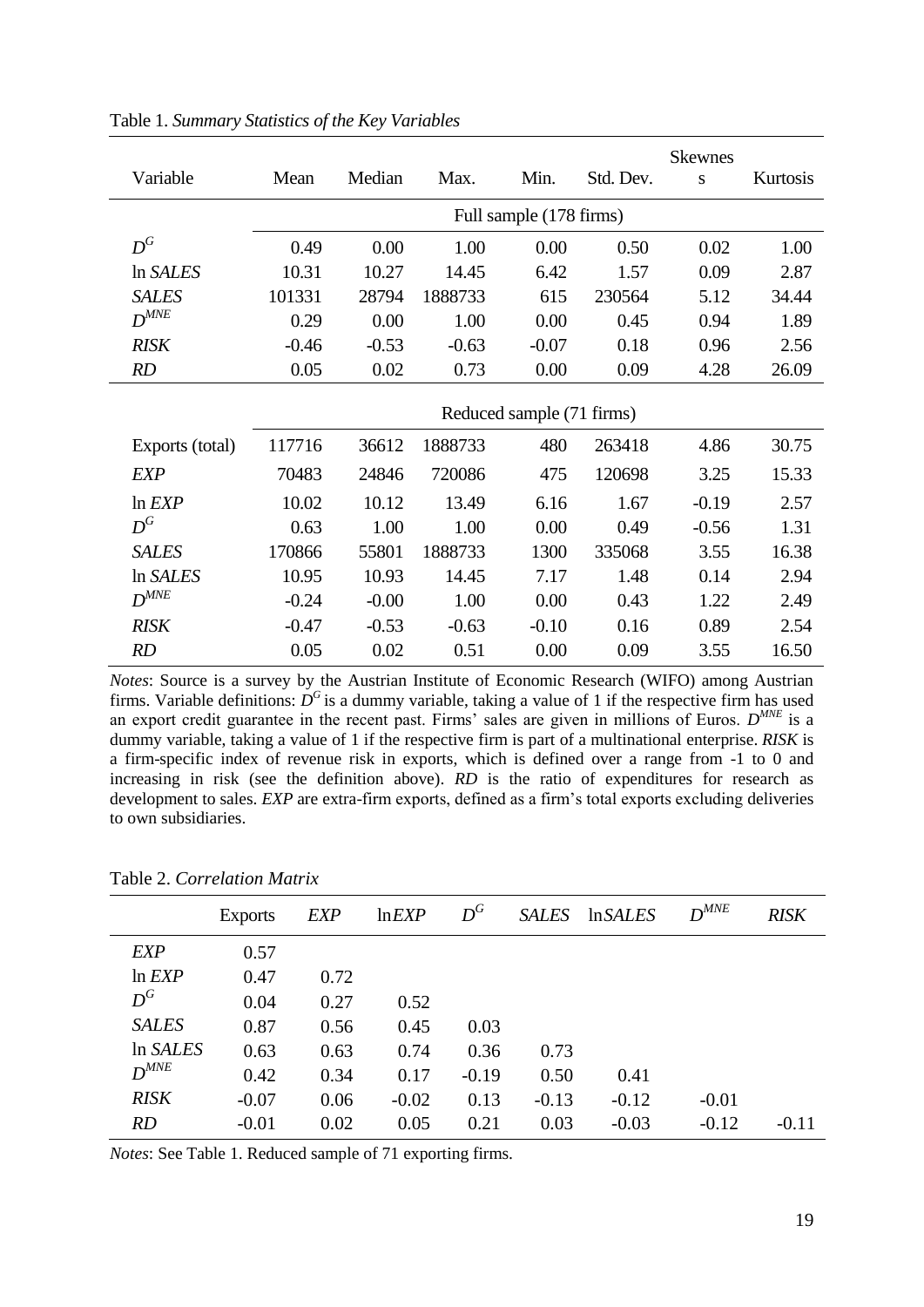|             | (1)                   | (2)                     | (3)                              | (4)                    | (5a)                    | (5b)         |
|-------------|-----------------------|-------------------------|----------------------------------|------------------------|-------------------------|--------------|
|             | LS                    | LS                      | LS                               | LS                     | Probit                  | <b>APE</b>   |
| Constant    | $-0.410*$<br>(0.246)  | $-0.695***$<br>(0.256)  | $-0.472$ <sup>*</sup><br>(0.262) | $-0.576$ **<br>(0.264) | $-2.477***$<br>(1.153)  | $-0.782$     |
| In SALES    | $0.085***$<br>(0.024) | $0.121***$<br>(0.026)   | $0.128***$<br>(0.024)            | $0.134***$<br>(0.024)  | $0.421***$<br>(0.083)   | 0.133        |
| $D^{MNE}$   |                       | $-0.286$ ***<br>(0.089) | $-0.293***$<br>(0.087)           | $-0.296***$<br>(0.084) | $-0.941$ ***<br>(0.261) | $-0.297$     |
| <b>RISK</b> |                       |                         | $0.716***$<br>(0.212)            | $0.778***$<br>(0.215)  | $2.408***$<br>(0.616)   | 0.760        |
| RD          |                       |                         |                                  | $0.869***$<br>(0.344)  | $2.929***$<br>(1.239)   | 0.924        |
| $R^2$       | 0.107                 | 0.160                   | 0.219                            | 0.243                  | $0.195^{a}$             | $0.238^{b)}$ |
| <b>SEE</b>  | 0.482                 | 0.469                   | 0.453                            | 0.448                  | 0.448                   | 0.448        |

Table 3. *Determinants of Export Credit Guarantee Usage*

*Notes*:

Dependent variable is export credit guarantees usage ( $D^G$ ).

 $*$ , \*\*, \*\*\* indicate significance at the 10, 5, 1 percent level.

All models are based on a cross-section of 178 exporting firms for the year 2008 and include 5 industry dummies (at the NACE1 digit level).

Heteroskedasticity-robust standard errors in parentheses.

Column (5b) reports the average partial effects (APE) of the probit estimates in column (5a).

<sup>a)</sup> Pseudo  $R^2$ ,

b) Squared correlation between actual and predicted values.